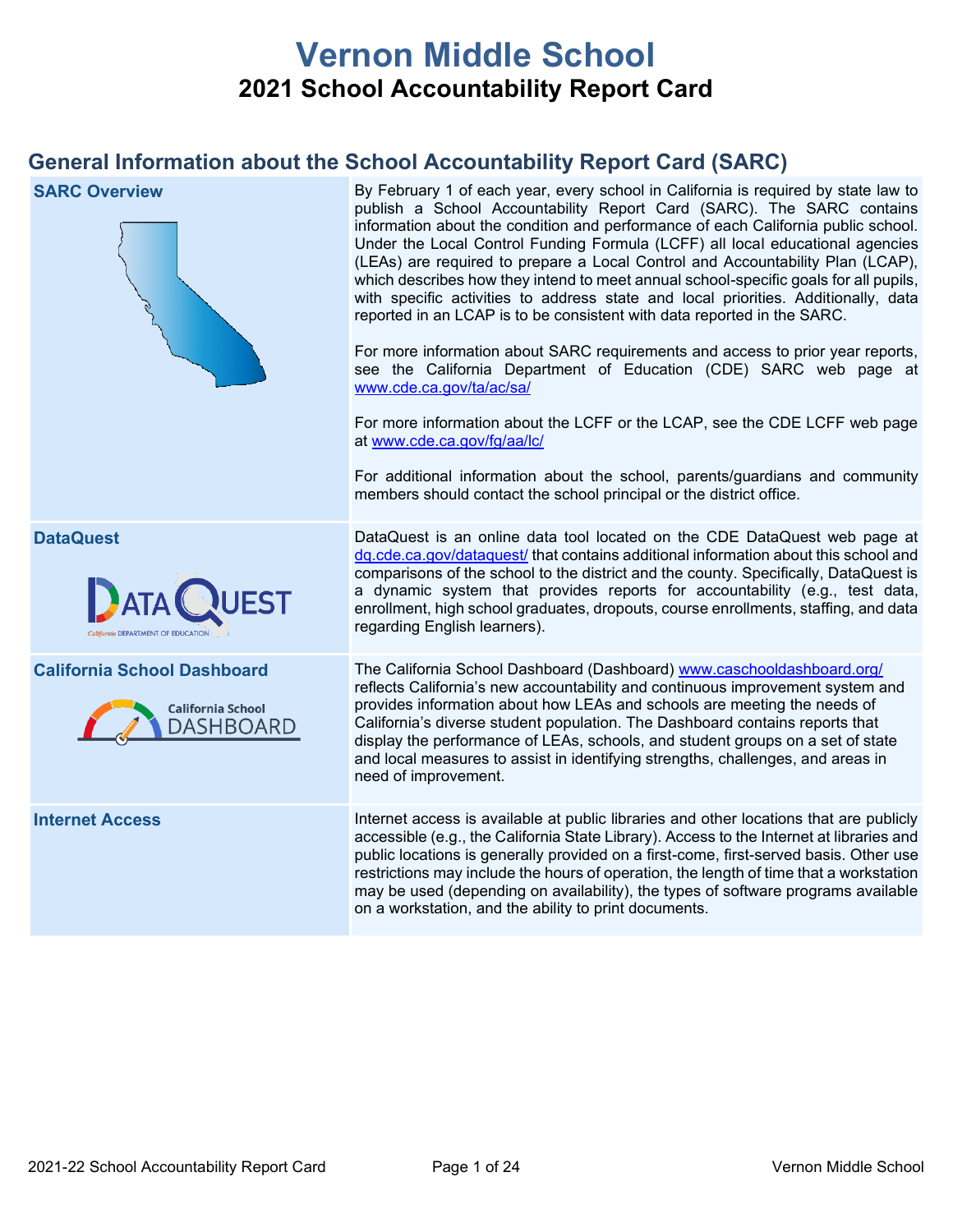## **2021-22 School Contact Information**

| <b>School Name</b>                                 | Vernon Middle School |
|----------------------------------------------------|----------------------|
| <b>Street</b>                                      | 9775 Vernon Avenue   |
| City, State, Zip                                   | Montclair            |
| <b>Phone Number</b>                                | 909-624-5036         |
| <b>Principal</b>                                   | Kim Medeiros-Tovar   |
| <b>Email Address</b>                               | kim.tovar@omsd.net   |
| <b>School Website</b>                              | www.omsd.net/vernon  |
| County-District-School (CDS) Code 36-67819-6036420 |                      |

| <b>2021-22 District Contact Information</b> |                                   |  |  |  |
|---------------------------------------------|-----------------------------------|--|--|--|
| <b>District Name</b>                        | Ontario-Montclair School District |  |  |  |
| <b>Phone Number</b>                         | $(909)$ 459-2500                  |  |  |  |
| Superintendent                              | Dr. James Q. Hammond              |  |  |  |
| <b>Email Address</b>                        | info@omsd.net                     |  |  |  |
| <b>District Website Address</b>             | https://www.omsd.net              |  |  |  |

### **2021-22 School Overview**

The mission of Vernon Middle School, a diverse community, is to inspire and empower our students to become life-long achievers through a shared commitment to a superior education. This year, Vernon Middle School is celebrating its 64th year of serving students in the Ontario-Montclair School District. Vernon is a leader in technology innovations for instruction. All teachers and administrative staff are issued laptop computers which access a school-wide wireless network. All academic classrooms are equipped with Interactive Projectors and document cameras (digital overhead projectors). A rigorous staff development plan has been implemented to give Vernon's staff the training necessary to transfer this new technology into improved student learning. Vernon has five sections of AVID and continues to provide a successful program with about 110 AVID students. Vernon is also an AVID Demonstration school. Vernon is a District leader in offering electives in the visual and performing arts. We offer over 30 sections of electives and are coordinating with Buena Vista Magnet school for visual and performing arts to provide additional services. The Vernon staff is dedicated to meeting the academic and sociological needs of early adolescents. The staff works hard toward providing appropriate activities to enhance the academic, personal and social development of each student. Vernon employs one student services counselor, and one family outreach assistant to identify individual student needs and provide interventions and enrichment opportunities to give students every opportunity to reach their potential. Vernon students are provided with many opportunities to excel and achievements are recognized in a variety of activities, including recognition assemblies, performing arts, and athletic competitions. To continue to meet our goal of reductions in office discipline, the Administration and our Campus Mentor/Security oversees all student behavior management issues. A student uniform requirement has also greatly added to a positive learning environment. Additionally, Vernon implemented PBIS (Positive Behavior Intervention Support) school wide and will continue and expand this implementation in the upcoming school year. We achieved a Silver Medal for PBIS implementation in 2016-2017 and a Gold Medal recognition for the 2017-2018 and 2018-2019 school years. As a district-wide initiative, teachers have and will continue to receive professional development with Common Core Standards and Smarter Balanced Assessments. New performance tasks in ELA and math took the place of the district created benchmarks. The data from these assessments are used to inform instruction.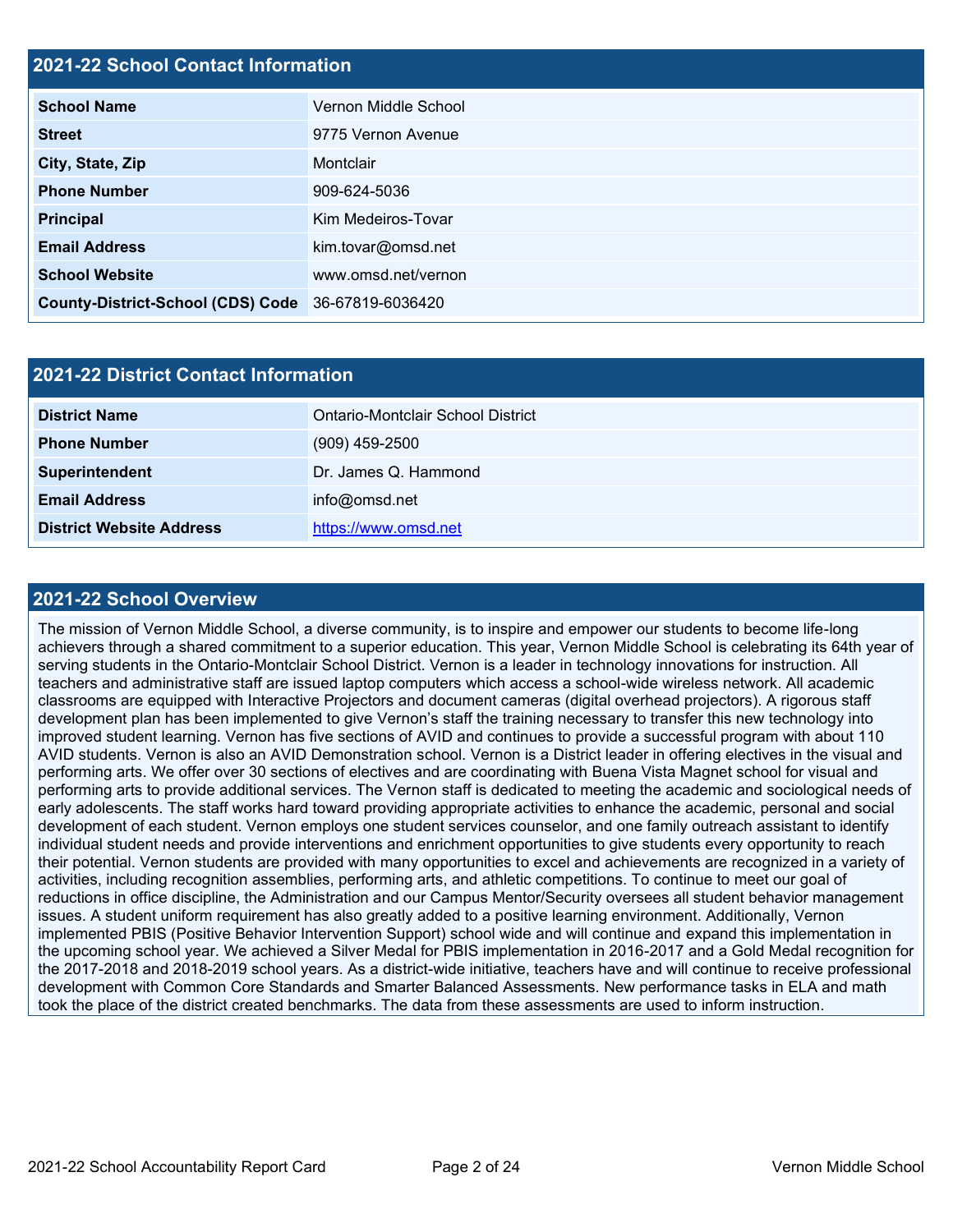## **About this School**

| 2020-21 Student Enrollment by Grade Level |                           |  |  |  |
|-------------------------------------------|---------------------------|--|--|--|
| <b>Grade Level</b>                        | <b>Number of Students</b> |  |  |  |
| Grade 7                                   | 330                       |  |  |  |
| Grade 8                                   | 254                       |  |  |  |
| <b>Total Enrollment</b>                   | 584                       |  |  |  |

## **2020-21 Student Enrollment by Student Group**

| <b>Student Group</b>                   | <b>Percent of Total Enrollment</b> |
|----------------------------------------|------------------------------------|
| <b>Female</b>                          | 49.3                               |
| <b>Male</b>                            | 50.7                               |
| American Indian or Alaska Native       | 0.5                                |
| <b>Asian</b>                           | 2.1                                |
| <b>Black or African American</b>       | 3.3                                |
| <b>Filipino</b>                        | 0.9                                |
| <b>Hispanic or Latino</b>              | 88                                 |
| Native Hawaiian or Pacific Islander    | 0.9                                |
| <b>Two or More Races</b>               | 0.9                                |
| <b>White</b>                           | 3.6                                |
| <b>English Learners</b>                | 16.8                               |
| <b>Foster Youth</b>                    | 0.9                                |
| <b>Homeless</b>                        | 5.7                                |
| <b>Socioeconomically Disadvantaged</b> | 89.4                               |
| <b>Students with Disabilities</b>      | 17.5                               |

# **A. Conditions of Learning State Priority: Basic**

The SARC provides the following information relevant to the State priority: Basic (Priority 1):

- Degree to which teachers are appropriately assigned and fully credentialed in the subject area and for the pupils they are teaching;
- Pupils have access to standards-aligned instructional materials; and
- School facilities are maintained in good repair

Note: For more information refer to the Updated Teacher Equity Definitions web page at<https://www.cde.ca.gov/pd/ee/teacherequitydefinitions.asp>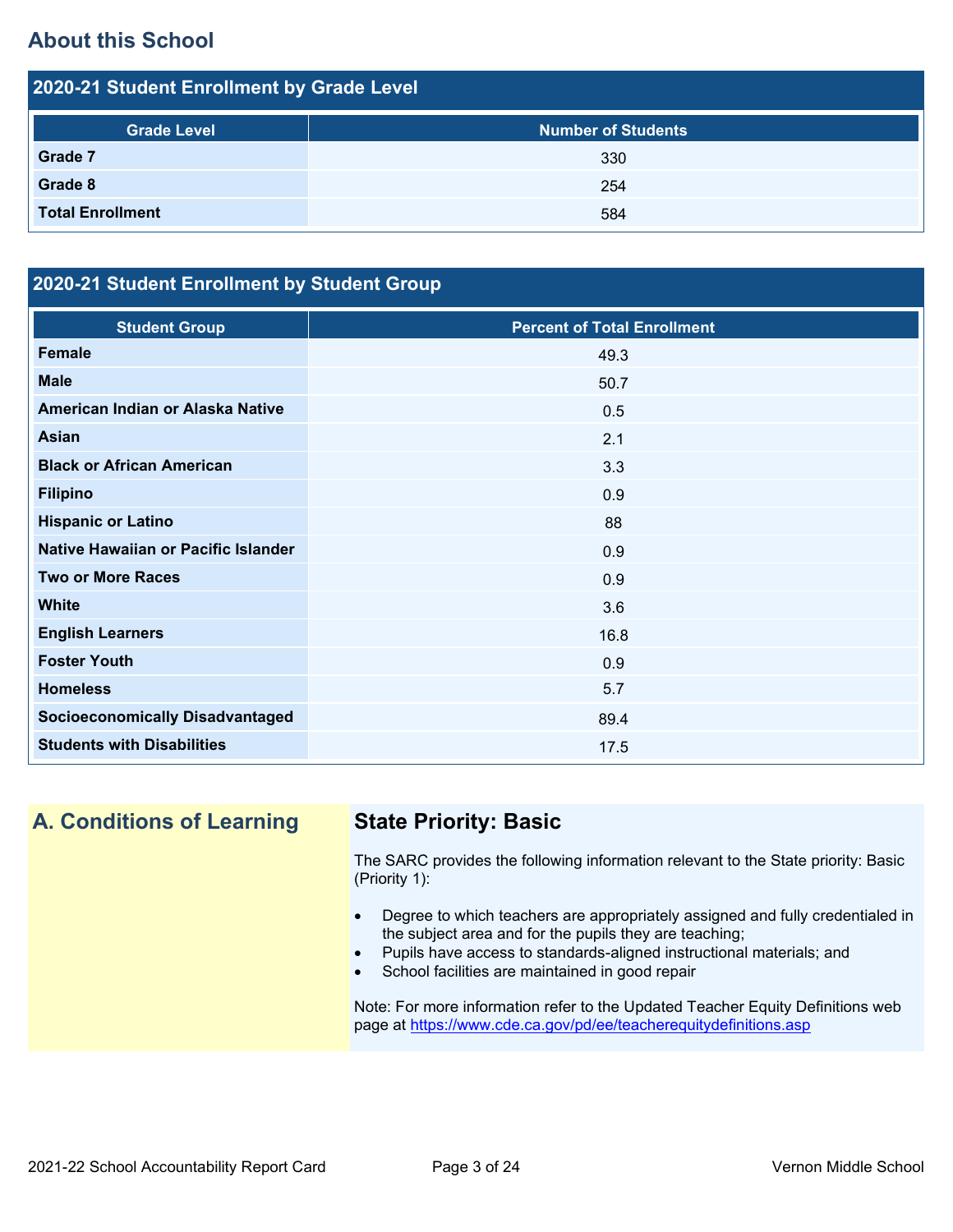| 2019-20 Teacher Preparation and Placement                                                       |         |  |  |
|-------------------------------------------------------------------------------------------------|---------|--|--|
| <b>Authorization/Assignment</b>                                                                 | 2019-20 |  |  |
| Fully (Preliminary or Clear) Credentialed for Subject and Student Placement (properly assigned) |         |  |  |
| <b>Intern Credential Holders Properly Assigned</b>                                              |         |  |  |
| Teachers Without Credentials and Misassignments ("ineffective" under ESSA)                      |         |  |  |
| Credentialed Teachers Assigned Out-of-Field ("out-of-field" under ESSA)                         |         |  |  |
| <b>Unknown</b>                                                                                  |         |  |  |
| <b>Total Teaching Positions</b>                                                                 |         |  |  |
|                                                                                                 |         |  |  |

Note: The data in this table is based on Full Time Equivalent (FTE) status. One FTE equals one staff member working full time; one FTE could also represent two staff members who each work 50 percent of full time. Additionally, an assignment is defined as a position that an educator is assigned to based on setting, subject, and grade level. An authorization is defined as the services that an educator is authorized to provide to students.

# **2019-20 Teachers Without Credentials and Misassignments (considered "ineffective" under ESSA) Authorization/Assignment 2019-20 Permits and Waivers Misassignments Vacant Positions Total Teachers Without Credentials and Misassignments**

## **2019-20 Credentialed Teachers Assigned Out-of-Field (considered "out-of-field" under ESSA)**

| <b>Indicator</b>                                       | 2019-20 |
|--------------------------------------------------------|---------|
| Credentialed Teachers Authorized on a Permit or Waiver |         |
| <b>Local Assignment Options</b>                        |         |
| <b>Total Out-of-Field Teachers</b>                     |         |

## **2019-20 Class Assignments**

| <b>Indicator</b>                                                                                                                                    | 2019-20 |
|-----------------------------------------------------------------------------------------------------------------------------------------------------|---------|
| <b>Misassignments for English Learners</b><br>(a percentage of all the classes with English learners taught by teachers that are misassigned)       |         |
| No credential, permit or authorization to teach<br>(a percentage of all the classes taught by teachers with no record of an authorization to teach) |         |

| 2021-22 Quality, Currency, Availability of Textbooks and Other Instructional Materials |             |  |  |  |
|----------------------------------------------------------------------------------------|-------------|--|--|--|
| Year and month in which the data were collected                                        | August 2020 |  |  |  |
|                                                                                        |             |  |  |  |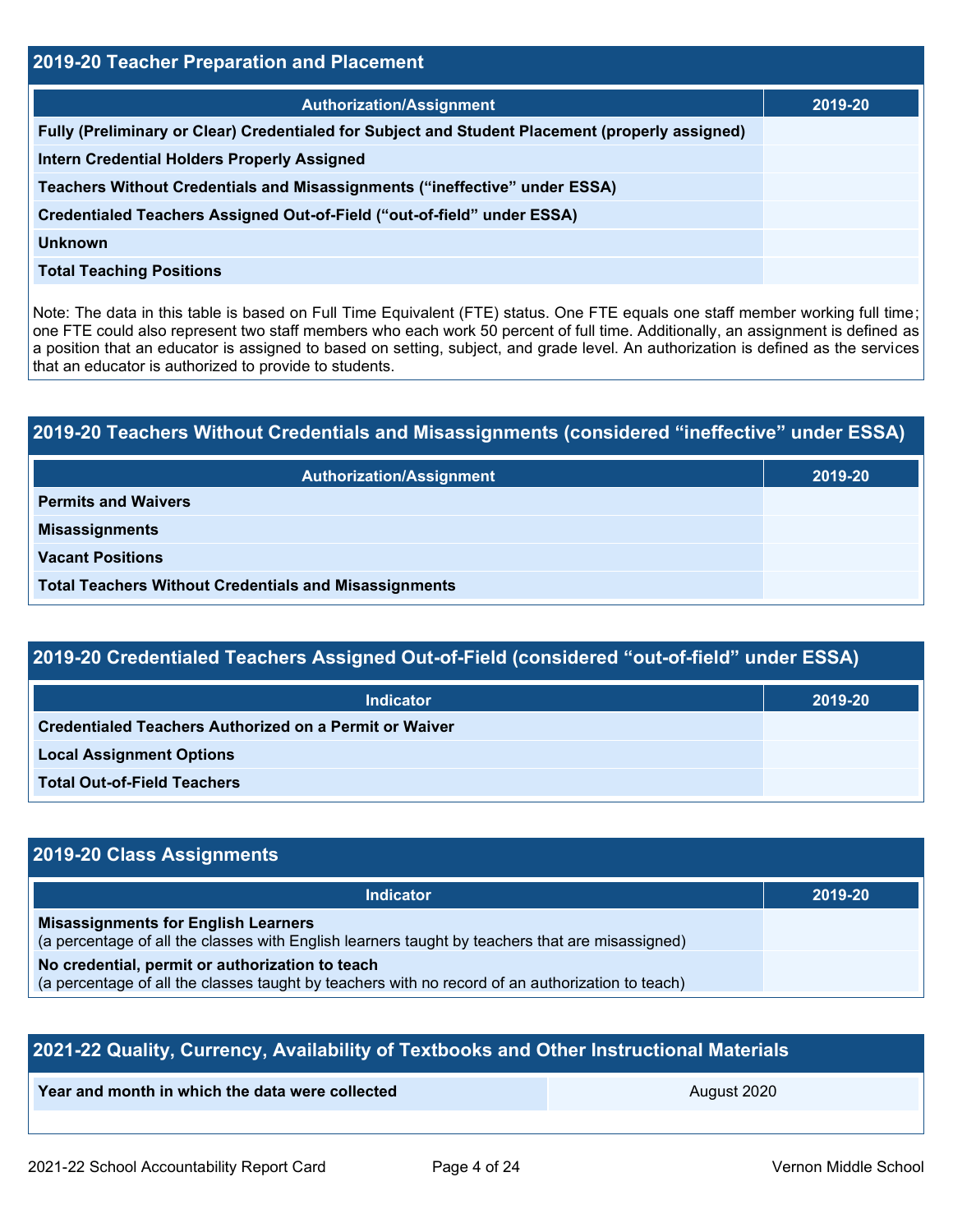| <b>Subject</b>                    | Textbooks and Other Instructional Materials/year of<br><b>Adoption</b>                                                                                                                                                                                                                                                                                                                                                                                                               | <b>From</b><br><b>Most</b><br><b>Recent</b><br><b>Adoption</b> | <b>Percent</b><br><b>Students</b><br><b>Lacking Own</b><br><b>Assigned</b><br><b>Copy</b> |  |
|-----------------------------------|--------------------------------------------------------------------------------------------------------------------------------------------------------------------------------------------------------------------------------------------------------------------------------------------------------------------------------------------------------------------------------------------------------------------------------------------------------------------------------------|----------------------------------------------------------------|-------------------------------------------------------------------------------------------|--|
| <b>Reading/Language Arts</b>      | 6-8 Collections (Houghton Mifflin Harcourt - Adopted 2016                                                                                                                                                                                                                                                                                                                                                                                                                            | Yes                                                            | 0%                                                                                        |  |
| <b>Mathematics</b>                | TK-8 - Eureka Math (Great Minds)- Adopted 2015* and then<br>in 2018* for Dual Immersion program.<br>K-8 mathematics materials were selected by OMSD<br>stakeholders to adopt due to the level of rigor of the program<br>and a strong alignment with the California State Standards.<br>*TK mathematics materials are from the most recent local<br>adoption.<br>Integrated Math, High School Credit Course, Houghton Mifflin<br>Harcourt, Integrated Math I, 2015 adopted May, 2020 | <b>No</b>                                                      | 0%                                                                                        |  |
| <b>Science</b>                    | 6-8 California Inspire Science-Preferred Integrated (McGraw<br>Hill) - Adopted 2019                                                                                                                                                                                                                                                                                                                                                                                                  | Yes                                                            | 0%                                                                                        |  |
| <b>History-Social Science</b>     | TK Big Day (Houghton-Mifflin-Harcourt) - Adopted 2016<br>K-5 California Vistas (Macmillan/McGraw-Hill) - Adopted<br>2006*<br>6-8 My World Interactive (Pearson) - Adopted 2018<br>*K-5 History/Social Science materials are not from the most<br>recent state adoption; however, the district has determined<br>through local review that the materials are still aligned to<br>current state standards.                                                                             | Yes                                                            | 0%                                                                                        |  |
| <b>Foreign Language</b>           | *Spanish II S, High School Credit Course, Vista, Imagina, 4th<br>Edition, adopted May 2020 - *Not from the most recent state<br>adoption.<br>Spanish for Native Speakers, McDougal Littel, Tu Mundo,<br>2008, adopted July 2008<br>Beginning Spanish, Prentice Hall, Realidades, 2008, adopted<br><b>July 2008</b>                                                                                                                                                                   | Yes                                                            | 0%                                                                                        |  |
| <b>Health</b>                     | K-8 Focus on You (Charles Merrill Publishing) - Adopted<br>1984                                                                                                                                                                                                                                                                                                                                                                                                                      | No                                                             | 0%                                                                                        |  |
| <b>Visual and Performing Arts</b> | TK-6 Theatre Arts Connection (SRA/McGraw-Hill) - Adopted<br>2008<br>TK-6 Art Connection (SRA/McGraw-Hill) - Adopted 2008<br>TK-8 CA Spotlight on Music (McGraw-Hill) - Adopted 2008<br>6-8 Middle School Art Series (McGraw-Hill) - Adopted 2008                                                                                                                                                                                                                                     | Yes                                                            | 0%                                                                                        |  |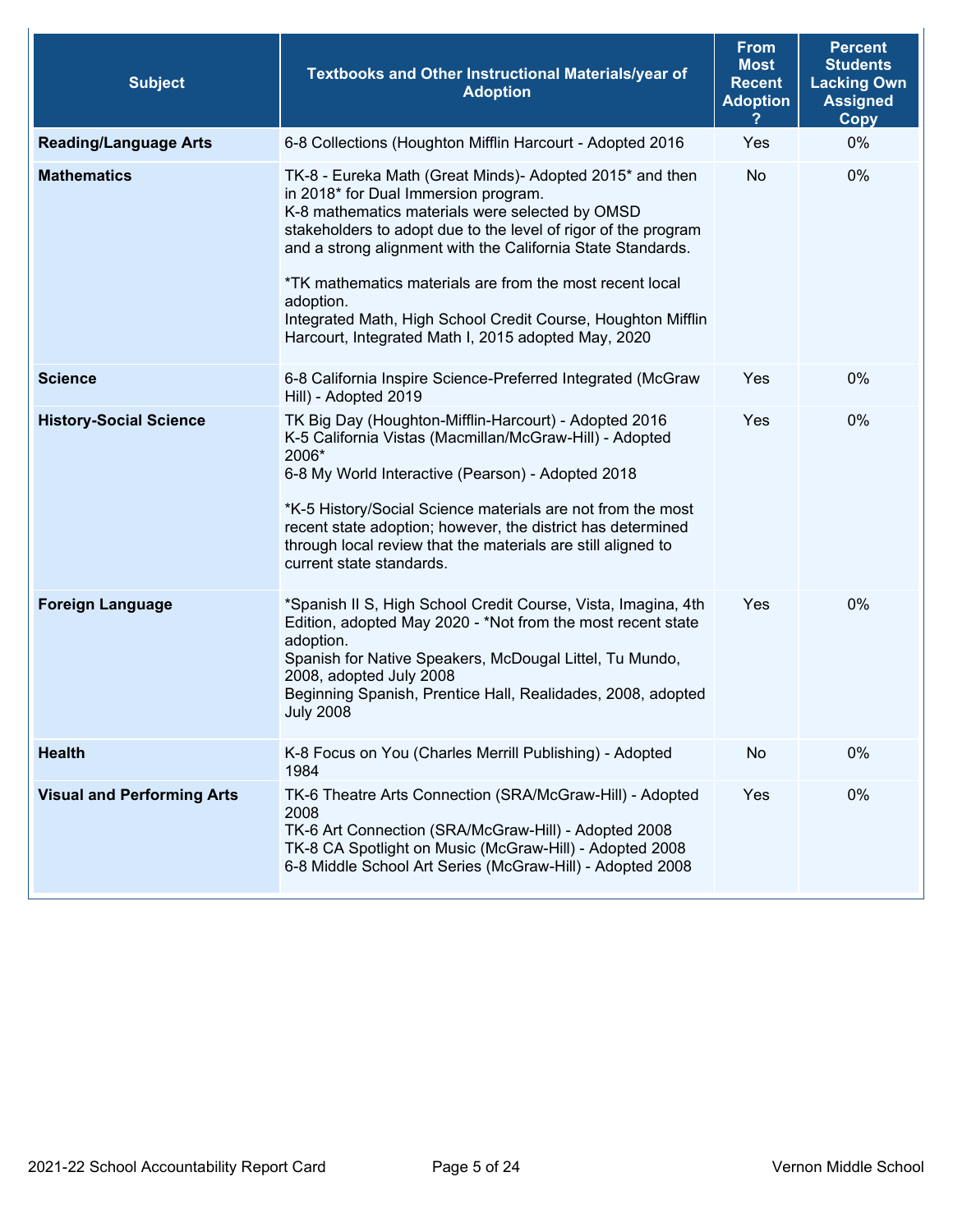## **School Facility Conditions and Planned Improvements**

Vernon Middle School first opened in 1957 as Vernon Junior High School. The school has 28 regular and 12 portable classrooms on the campus (one of the 12 is owned by the county and is not accessible to Vernon staff/students). Five of the portables were installed prior to 1990 and the rest were added in 2001-2002. A recent addition to our campus includes a new facility (gym, makerspace, and multimedia lab) August of 2019. Vernon has a small multi-purpose room (500 max. occupancy), an administration building, a staff workroom/meeting room, a room which houses our attendance clerk, outreach assistant and shared outreach assistant, a library, and a kitchen facility operated by OMSD food services department. Vernon serves two SDC/SH classrooms, two SDC/LH classrooms, and RSP inclusion. A small room houses our Special Education files and school psychologist. This room is used for IEP and COST meetings on a daily basis. Another small room is shared by our speech therapist and the ASES after-school program. There are no current of planned facility improvements.

To promote safety, Vernon Middle School is a closed campus; gates are closed during the school day and visitors must enter through the main office to sign in at front desk prior to entering school premises. Visitors must present their California ID badges and staff must present their district badge through our RAPTOR system. Signage has been placed at all gates directing visitors to check in at the office. All staff members have been provided with district ID badges. Vernon offers student supervision before school, during school and after school. Supervision in the mornings is done by administrative team, support team, and noon aides. Lunch supervision is offered by teachers, and noon aides. After school supervision is offered by administration team, support staff as well as teachers. Students enter school in the morning through a gate next to the Multipurpose room. Students are monitored entering this gate by the Principal, Assistant Principal, Campus Mentor and Campus Safety Officer. Students congregate at the covered lunch shelter area until the bell rings at 8:00 to go to classrooms. Breakfast is available through the Food Services staff in the lunch area. Six other staff members are assigned duty before school to monitor students at the school entrance and in the areas where students congregate. Vernon students are divided into two 30 minute lunches which are supervised by the Principal, Assistant Principal, Campus Safety Officer and the campus mentor. We also employ four noon aides to help supervise during the lunch periods. After school, students must exit at the gate next to the multipurpose room or a gate on the north side of campus. Students are given 10 minutes to exit campus. Any remaining students are escorted to a waiting area just west of the office to wait for parent pick-up. Six staff members are assigned duty as well as the principal and assistant principal to monitor student activity as they exit the campus. All gates to the campus are locked during school hours, except the gate at the entrance to the administration building. All visitors must sign in at the front office and are issued a visitor pass to wear.

Ontario-Montclair School District maintenance staff ensures that the repairs necessary to keep the school in good repair and working order are completed in a timely manner. A work order process is used to ensure efficient service and that emergency repairs are given the highest priority. The Ontario-Montclair School District takes great efforts to ensure that all schools are clean, safe, and functional. To assist in this effort, the Ontario-Montclair School District uses a facility survey instrument developed by the State of California OPSC. The results of this survey are available at the school office or Ontario-Montclair School District office. The LEA governing board has adopted cleaning standards for all schools in the Ontario-Montclair School District. A summary of these standards is available at the school office or at the Ontario-Montclair School District office. The principal works daily with the custodial staff to develop cleaning schedules to ensure a clean and safe school. OMSD participates in the state's School Deferred Maintenance Program, which provides state matching funds in order to assist schools with the expenditures for major repairs and upgrades. Typically, this includes the following: roofing, plumbing, heating, air conditioning, electrical systems, interior or exterior painting, floor, and carpeting. Each year the district matches the required allotment set by the state in order to participate in the deferred maintenance program.

| Year and month of the most recent FIT report         |              |  | <b>August, 2021</b>        |                                                                                                                                                                                    |
|------------------------------------------------------|--------------|--|----------------------------|------------------------------------------------------------------------------------------------------------------------------------------------------------------------------------|
| <b>System Inspected</b>                              | Rate<br>Good |  | Rate   Rate<br>Fair   Poor | <b>Repair Needed and Action Taken or Planned</b>                                                                                                                                   |
| <b>Systems:</b><br>Gas Leaks, Mechanical/HVAC, Sewer | X            |  |                            |                                                                                                                                                                                    |
| Interior:<br><b>Interior Surfaces</b>                | $\mathsf{X}$ |  |                            | • 9: Flooring tiles are missing (work order<br>#221806 remedied 9/1/21)<br>Library: Cabinets or counters are<br>$\bullet$<br>damaged or broken (work order<br>#221827 in progress) |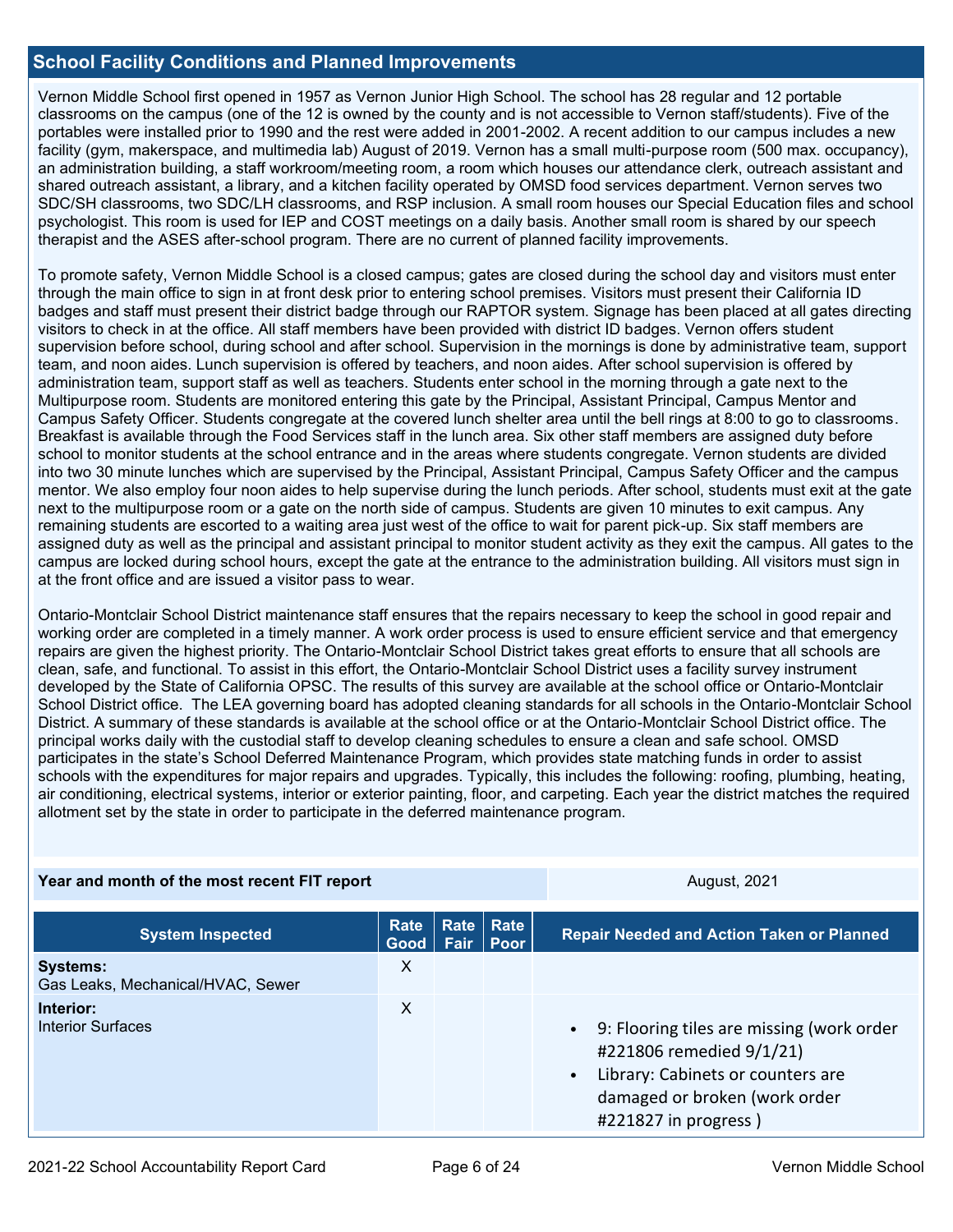| <b>School Facility Conditions and Planned Improvements</b>          |   |  |                                                                                                                                                                                                                                                                                                                                                                                                                                                                                                                                                                                                                                                                                                                                                                 |
|---------------------------------------------------------------------|---|--|-----------------------------------------------------------------------------------------------------------------------------------------------------------------------------------------------------------------------------------------------------------------------------------------------------------------------------------------------------------------------------------------------------------------------------------------------------------------------------------------------------------------------------------------------------------------------------------------------------------------------------------------------------------------------------------------------------------------------------------------------------------------|
|                                                                     |   |  | Dance Room: Cabinets or counters are<br>$\bullet$<br>damaged or broken (work order<br>#221829 remedied 9/29/21)                                                                                                                                                                                                                                                                                                                                                                                                                                                                                                                                                                                                                                                 |
| <b>Cleanliness:</b><br>Overall Cleanliness, Pest/Vermin Infestation | X |  | • Locker Room-Boy's: Unsecured items<br>are stored too high and pose a safety<br>hazard (remedied 9/1/21)<br>• Library: Unsecured items are stored too<br>high and pose a safety hazard<br>(remedied<br>9/1/21<br>• Locker Room-Girl's: Unsecured items<br>are stored too high and pose a safety<br>hazard (remedied 9/1/21)<br>• 11: Unsecured items are stored too high<br>and pose a safety hazard (remedied<br>9/1/21<br>• 23: Unsecured items are stored too high<br>and pose a safety hazard (remedied<br>9/1/21<br>12: Unsecured items are stored too high<br>and pose a safety hazard (remedied<br>9/1/21<br>Multi-purpose Room: Area improperly<br>used for storage (remedied 9/1/21)<br>Gym: Area improperly used for storage<br>(remedied $9/1/21$ ) |
| <b>Electrical</b>                                                   | X |  | • 71: Electrical outlet/junction box covers<br>or light switch covers are damaged or<br>missing<br>(work order #221807 remedied 9/9/21)                                                                                                                                                                                                                                                                                                                                                                                                                                                                                                                                                                                                                         |
| <b>Restrooms/Fountains:</b><br>Restrooms, Sinks/ Fountains          | X |  | Locker Room-Boy's: Stall doors or<br>latches not functioning as designed<br>(work order<br>#221821 remedied 9/16/21)                                                                                                                                                                                                                                                                                                                                                                                                                                                                                                                                                                                                                                            |
| Safety:<br>Fire Safety, Hazardous Materials                         | X |  | Gym: Elevator/Wheel Chair Lift is not<br>functioning (work order #219008<br>remedied 10/08/21)<br>Grounds: Paint is peeling, chipping, or<br>$\bullet$<br>cracking (work order #221814<br>remedied 9/9/21)                                                                                                                                                                                                                                                                                                                                                                                                                                                                                                                                                      |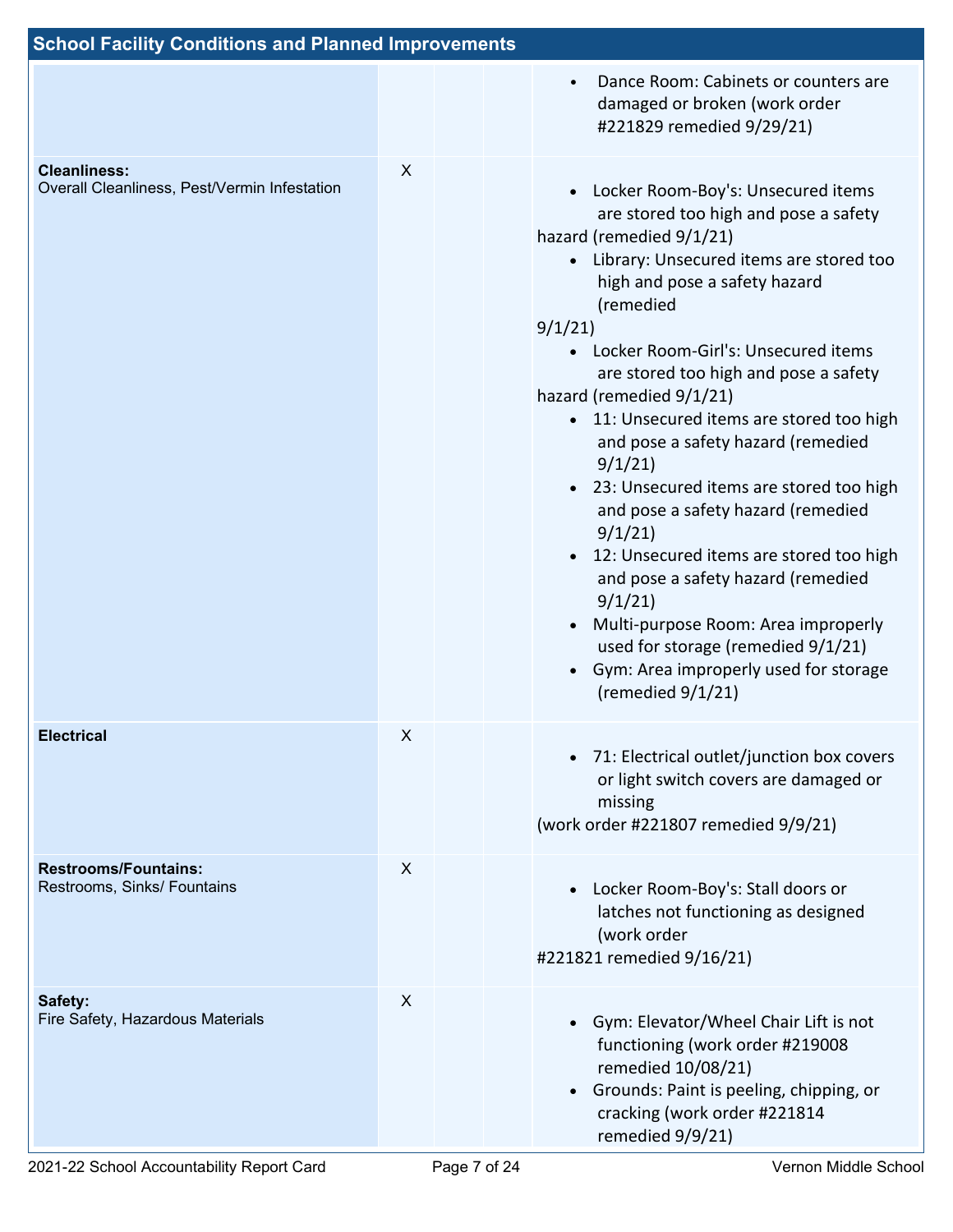| <b>School Facility Conditions and Planned Improvements</b>                    |                |                                                                                                                                                                                                                                                                                                                                                                                                                                                                                                                                                                                                                                                                                                                                                                                                                                                                                                                                                   |
|-------------------------------------------------------------------------------|----------------|---------------------------------------------------------------------------------------------------------------------------------------------------------------------------------------------------------------------------------------------------------------------------------------------------------------------------------------------------------------------------------------------------------------------------------------------------------------------------------------------------------------------------------------------------------------------------------------------------------------------------------------------------------------------------------------------------------------------------------------------------------------------------------------------------------------------------------------------------------------------------------------------------------------------------------------------------|
|                                                                               |                | Restrooms by Room 33 Boy's: Interior<br>$\bullet$<br>paint is peeling, chipping or cracking<br>(work<br>order #221824 remedied 9/10/21)<br>• Grounds: Exterior paint is peeling,<br>chipping or cracking (work order<br>#221798 In progress)                                                                                                                                                                                                                                                                                                                                                                                                                                                                                                                                                                                                                                                                                                      |
| <b>Structural:</b><br>Structural Damage, Roofs                                | X              |                                                                                                                                                                                                                                                                                                                                                                                                                                                                                                                                                                                                                                                                                                                                                                                                                                                                                                                                                   |
| <b>External:</b><br>Playground/School Grounds, Windows/<br>Doors/Gates/Fences | $\pmb{\times}$ | Grounds: Significant holes and<br>$\bullet$<br>deterioration - trip hazard (work order<br>#221799 remedied 9/3/21)<br>Quad area: Seating and/or tables are<br>$\bullet$<br>broken, damaged or deteriorating<br>(work order<br>#221828 in progress)<br>• Grounds: Play/sports equipment is<br>broken, damaged or deteriorating<br>(work order<br>#221819 remedied 9/9/21)<br>Grounds: Stationary equipment not<br>properly stored (work order #221818<br>remedied 9/24/21)<br>Grounds: Low hanging or broken tree<br>$\bullet$<br>branches pose a safety issue (work<br>order<br>#221817 remedied 9/7/21)<br>Grounds: Overgrown vegetation poses a<br>trip/safety hazard (work order #221805<br>remedied 9/3/21)<br>Grounds: Sections of fence damaged or<br>$\bullet$<br>missing (work order #221820 remedied<br>9/7/21<br>Grounds: Fence has damaged or missing<br>$\bullet$<br>posts/crossbars/top rail (work order<br>#221816 remedied 9/9/21) |

| <b>Overall Facility Rate</b> |      |      |      |  |  |  |  |
|------------------------------|------|------|------|--|--|--|--|
| <b>Exemplary</b>             | Good | Fair | Poor |  |  |  |  |
|                              |      |      |      |  |  |  |  |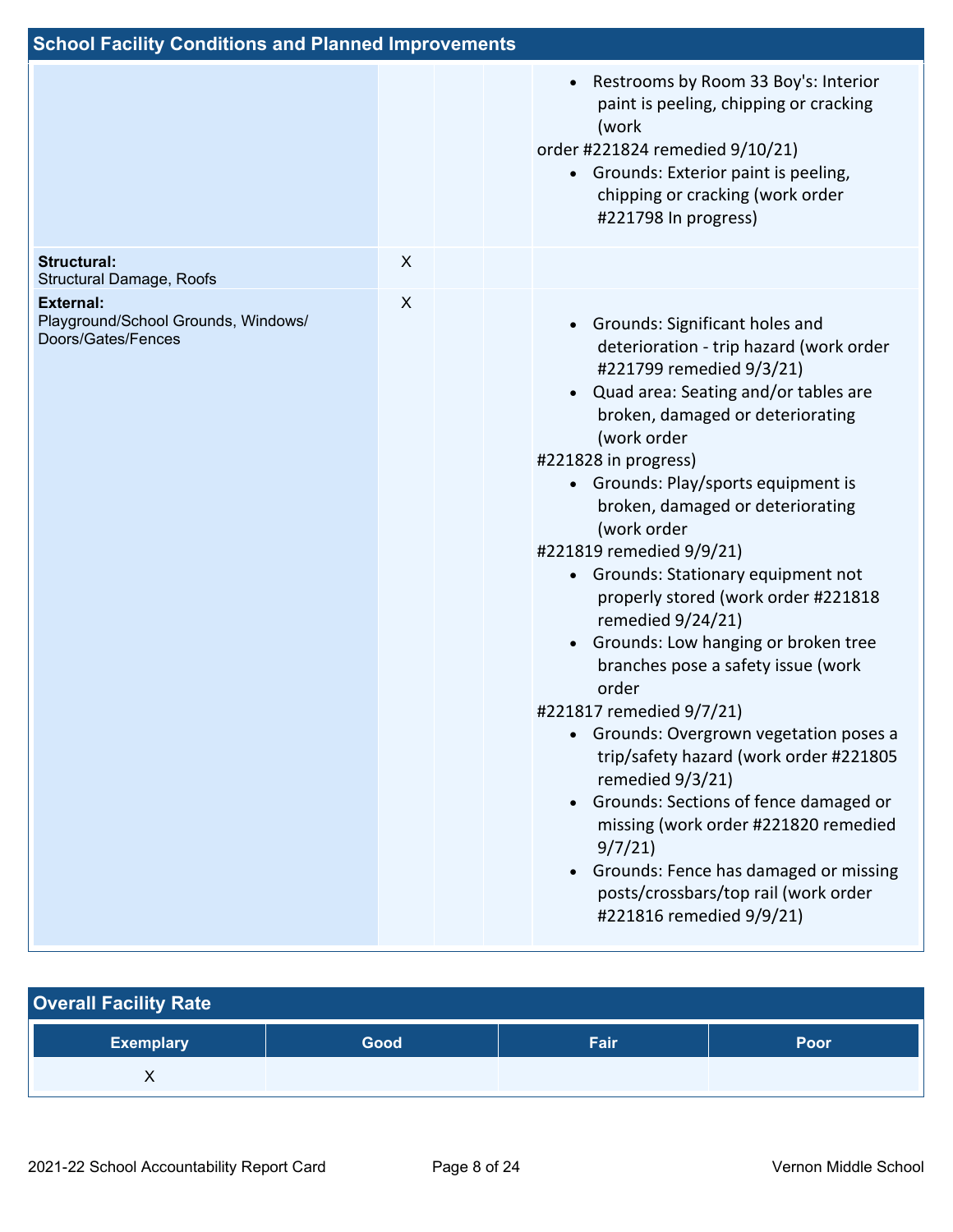## **B. Pupil Outcomes State Priority: Pupil Achievement**

The SARC provides the following information relevant to the State priority: Pupil Achievement (Priority 4):

### **Statewide Assessments**

(i.e., California Assessment of Student Performance and Progress [CAASPP] System includes the Smarter Balanced Summative Assessments for students in the general education population and the California Alternate Assessments [CAAs] for English language arts/literacy [ELA] and mathematics given in grades three through eight and grade eleven. Only eligible students may participate in the administration of the CAAs. CAAs items are aligned with alternate achievement standards, which are linked with the Common Core State Standards [CCSS] for students with the most significant cognitive disabilities).

The CAASPP System encompasses the following assessments and student participation requirements:

- 1. **Smarter Balanced Summative Assessments and CAAs for ELA** in grades three through eight and grade eleven.
- 2. **Smarter Balanced Summative Assessments and CAAs for mathematics** in grades three through eight and grade eleven.
- 3. **California Science Test (CAST) and CAAs for Science** in grades five, eight, and once in high school (i.e., grade ten, eleven, or twelve).

### **SARC Reporting in the 2020-2021 School Year Only**

Where the most viable option, LEAs were required to administer the statewide summative assessment in ELA and mathematics. Where a statewide summative assessment was not the most viable option for the LEA (or for one or more gradelevel[s] within the LEA) due to the pandemic, LEAs were allowed to report results from a different assessment that met the criteria established by the State Board of Education (SBE) on March 16, 2021. The assessments were required to be:

- Aligned with CA CCSS for ELA and mathematics;
- Available to students in grades 3 through 8, and grade 11; and
- Uniformly administered across a grade, grade span, school, or district to all eligible students.

### **Options**

Note that the CAAs could only be administered in-person following health and safety requirements. If it was not viable for the LEA to administer the CAAs in person with health and safety guidelines in place, the LEA was directed to not administer the tests. There were no other assessment options available for the CAAs. Schools administered the Smarter Balanced Summative Assessments for ELA and mathematics, other assessments that meet the SBE criteria, or a combination of both, and they could only choose one of the following:

- Smarter Balanced ELA and mathematics summative assessments;
- Other assessments meeting the SBE criteria; or
- Combination of Smarter Balanced ELA and mathematics summative assessments and other assessments.

The percentage of students who have successfully completed courses that satisfy the requirements for entrance to the University of California and the California State University, or career technical education sequences or programs of study.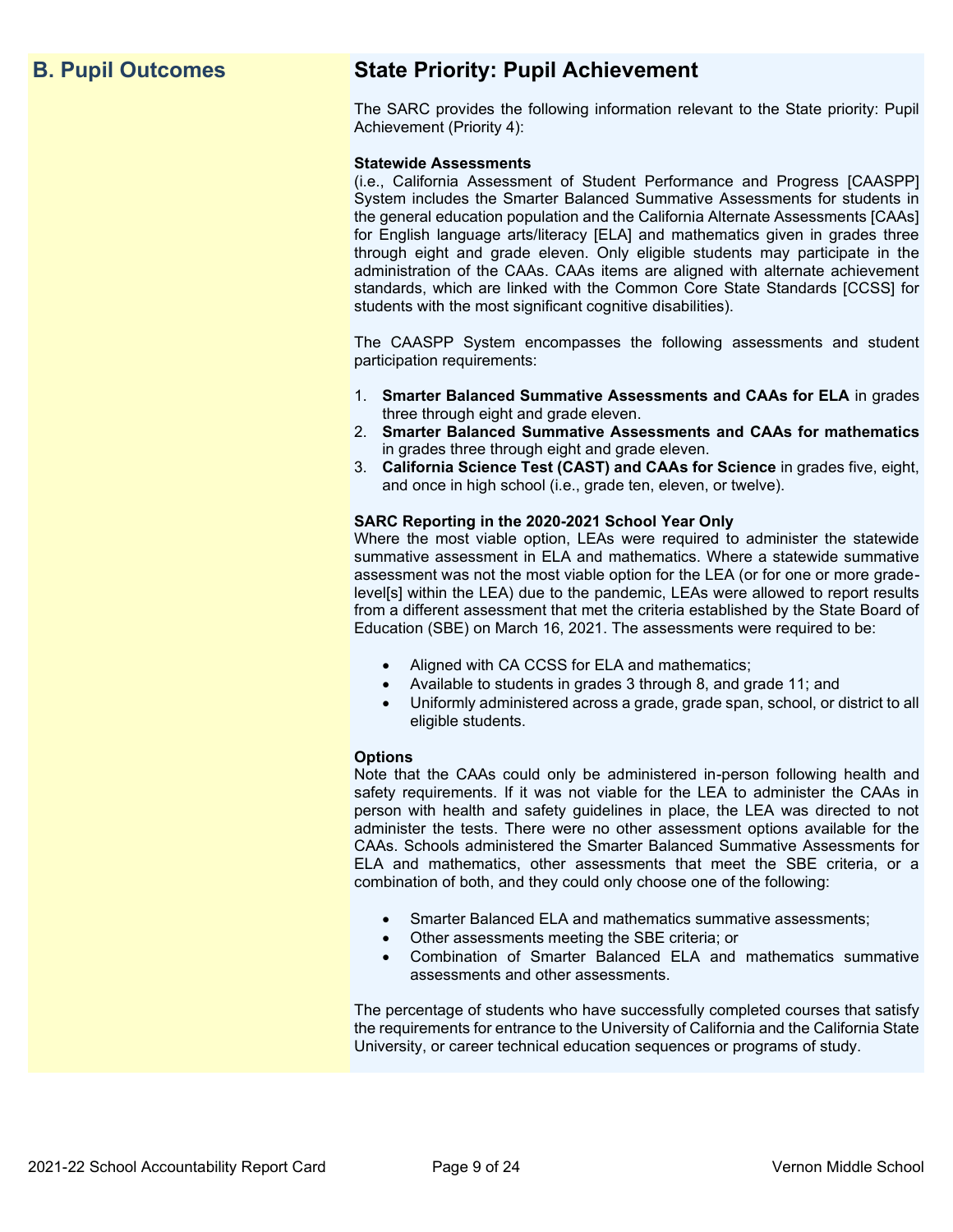## **Percentage of Students Meeting or Exceeding the State Standard on CAASPP**

This table displays CAASPP test results in ELA and mathematics for all students grades three through eight and grade eleven taking and completing a state-administered assessment.

The 2019-2020 data cells with N/A values indicate that the 2019-2020 data are not available due to the COVID-19 pandemic and resulting summative test suspension. The Executive Order N-30-20 was issued which waived the assessment, accountability, and reporting requirements for the 2019-2020 school year.

The 2020-2021 data cells have N/A values because these data are not comparable to other year data due to the COVID-19 pandemic during the 2020-2021 school year. Where the CAASPP assessments in ELA and/or mathematics is not the most viable option, the LEAs were allowed to administer local assessments. Therefore, the 2020-2021 data between school years for the school, district, state are not an accurate comparison. As such, it is inappropriate to compare results of the 2020-2021 school year to other school years.

| Subject                                                              | <b>School</b><br>2019-20 | <b>School</b><br>2020-21 | <b>District</b><br>2019-20 | <b>District</b><br>2020-21 | <b>State</b><br>2019-20 | <b>State</b><br>2020-21 |
|----------------------------------------------------------------------|--------------------------|--------------------------|----------------------------|----------------------------|-------------------------|-------------------------|
| <b>English Language Arts/Literacy</b><br>$\left($ grades 3-8 and 11) | N/A                      | N/A                      | N/A                        | N/A                        | N/A                     | N/A                     |
| <b>Mathematics</b><br>$(grades 3-8 and 11)$                          | N/A                      | N/A                      | N/A                        | N/A                        | N/A                     | N/A                     |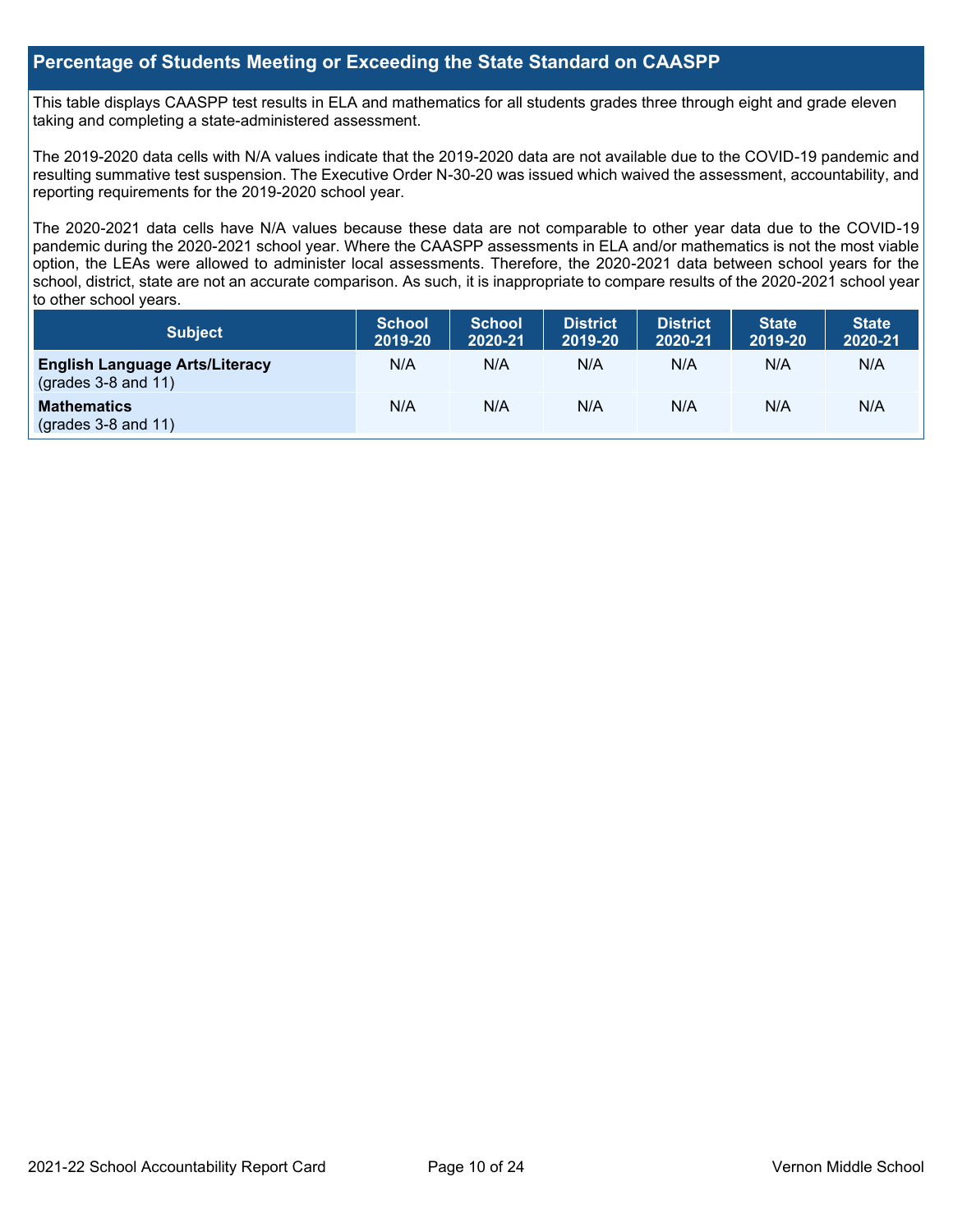## **2020-21 CAASPP Test Results in ELA by Student Group**

This table displays CAASPP test results in ELA by student group for students grades three through eight and grade eleven taking and completing a state-administered assessment. The CDE will populate this table for schools in cases where the school administered the CAASPP assessment. In cases where the school administered a local assessment instead of CAASPP, the CDE will populate this table with "NT" values, meaning this school did not test students using the CAASPP. See the local assessment(s) table for more information.

| <b>CAASPP</b><br><b>Student Groups</b>               | <b>CAASPP</b><br><b>Total</b><br><b>Enrollment</b> | <b>CAASPP</b><br><b>Number</b><br><b>Tested</b> | <b>CAASPP</b><br><b>Percent</b><br><b>Tested</b> | <b>CAASPP</b><br><b>Percent</b><br><b>Not Tested</b> | <b>CAASPP</b><br><b>Percent</b><br><b>Met or</b><br><b>Exceeded</b> |
|------------------------------------------------------|----------------------------------------------------|-------------------------------------------------|--------------------------------------------------|------------------------------------------------------|---------------------------------------------------------------------|
| <b>All Students</b>                                  | 575                                                | <b>NT</b>                                       | <b>NT</b>                                        | <b>NT</b>                                            | <b>NT</b>                                                           |
| <b>Female</b>                                        | 286                                                | <b>NT</b>                                       | <b>NT</b>                                        | <b>NT</b>                                            | <b>NT</b>                                                           |
| <b>Male</b>                                          | 289                                                | <b>NT</b>                                       | <b>NT</b>                                        | <b>NT</b>                                            | <b>NT</b>                                                           |
| American Indian or Alaska Native                     | $\overline{\phantom{a}}$                           | <b>NT</b>                                       | <b>NT</b>                                        | <b>NT</b>                                            | <b>NT</b>                                                           |
| <b>Asian</b>                                         | 12                                                 | <b>NT</b>                                       | <b>NT</b>                                        | <b>NT</b>                                            | <b>NT</b>                                                           |
| <b>Black or African American</b>                     | 19                                                 | <b>NT</b>                                       | <b>NT</b>                                        | <b>NT</b>                                            | <b>NT</b>                                                           |
| <b>Filipino</b>                                      | $\overline{\phantom{a}}$                           | <b>NT</b>                                       | <b>NT</b>                                        | <b>NT</b>                                            | <b>NT</b>                                                           |
| <b>Hispanic or Latino</b>                            | 505                                                | <b>NT</b>                                       | <b>NT</b>                                        | <b>NT</b>                                            | <b>NT</b>                                                           |
| Native Hawaiian or Pacific Islander                  | --                                                 | <b>NT</b>                                       | <b>NT</b>                                        | <b>NT</b>                                            | <b>NT</b>                                                           |
| <b>Two or More Races</b>                             | --                                                 | <b>NT</b>                                       | <b>NT</b>                                        | <b>NT</b>                                            | <b>NT</b>                                                           |
| <b>White</b>                                         | 22                                                 | <b>NT</b>                                       | <b>NT</b>                                        | <b>NT</b>                                            | NT                                                                  |
| <b>English Learners</b>                              | 92                                                 | <b>NT</b>                                       | <b>NT</b>                                        | <b>NT</b>                                            | <b>NT</b>                                                           |
| <b>Foster Youth</b>                                  | $\overline{\phantom{a}}$                           | <b>NT</b>                                       | <b>NT</b>                                        | <b>NT</b>                                            | <b>NT</b>                                                           |
| <b>Homeless</b>                                      | 82                                                 | <b>NT</b>                                       | <b>NT</b>                                        | <b>NT</b>                                            | <b>NT</b>                                                           |
| <b>Military</b>                                      | $\mathbf 0$                                        | $\pmb{0}$                                       | $\mathbf 0$                                      | $\mathbf 0$                                          | 0                                                                   |
| <b>Socioeconomically Disadvantaged</b>               | 511                                                | <b>NT</b>                                       | <b>NT</b>                                        | <b>NT</b>                                            | <b>NT</b>                                                           |
| <b>Students Receiving Migrant Education Services</b> | $\mathbf{0}$                                       | $\mathbf 0$                                     | $\mathbf 0$                                      | $\mathbf 0$                                          | 0                                                                   |
| <b>Students with Disabilities</b>                    | 91                                                 | <b>NT</b>                                       | <b>NT</b>                                        | <b>NT</b>                                            | <b>NT</b>                                                           |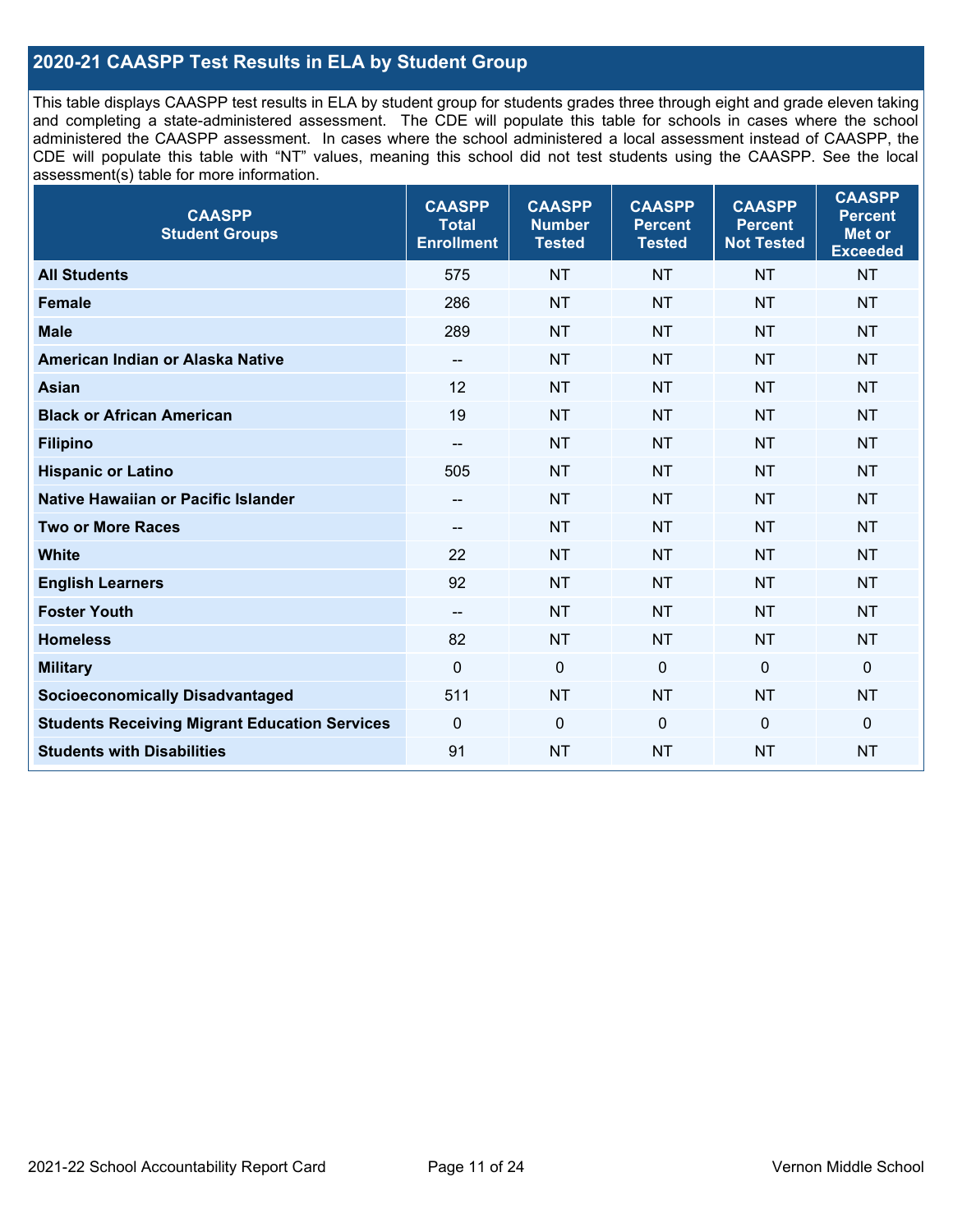## **2020-21 CAASPP Test Results in Math by Student Group**

This table displays CAASPP test results in Math by student group for students grades three through eight and grade eleven taking and completing a state-administered assessment. The CDE will populate this table for schools in cases where the school administered the CAASPP assessment. In cases where the school administered a local assessment instead of CAASPP, the CDE will populate this table with "NT" values, meaning this school did not test students using the CAASPP. See the local assessment(s) table for more information.

| <b>CAASPP</b><br><b>Student Groups</b>               | <b>CAASPP</b><br><b>Total</b><br><b>Enrollment</b> | <b>CAASPP</b><br><b>Number</b><br><b>Tested</b> | <b>CAASPP</b><br><b>Percent</b><br><b>Tested</b> | <b>CAASPP</b><br><b>Percent</b><br><b>Not Tested</b> | <b>CAASPP</b><br><b>Percent</b><br><b>Met or</b><br><b>Exceeded</b> |
|------------------------------------------------------|----------------------------------------------------|-------------------------------------------------|--------------------------------------------------|------------------------------------------------------|---------------------------------------------------------------------|
| <b>All Students</b>                                  | 575                                                | <b>NT</b>                                       | <b>NT</b>                                        | <b>NT</b>                                            | <b>NT</b>                                                           |
| <b>Female</b>                                        | 286                                                | <b>NT</b>                                       | <b>NT</b>                                        | <b>NT</b>                                            | <b>NT</b>                                                           |
| <b>Male</b>                                          | 289                                                | <b>NT</b>                                       | <b>NT</b>                                        | <b>NT</b>                                            | <b>NT</b>                                                           |
| American Indian or Alaska Native                     | $\overline{\phantom{a}}$                           | <b>NT</b>                                       | <b>NT</b>                                        | <b>NT</b>                                            | <b>NT</b>                                                           |
| <b>Asian</b>                                         | 12                                                 | <b>NT</b>                                       | <b>NT</b>                                        | <b>NT</b>                                            | <b>NT</b>                                                           |
| <b>Black or African American</b>                     | 19                                                 | <b>NT</b>                                       | <b>NT</b>                                        | <b>NT</b>                                            | <b>NT</b>                                                           |
| <b>Filipino</b>                                      | $\overline{\phantom{a}}$                           | <b>NT</b>                                       | <b>NT</b>                                        | <b>NT</b>                                            | <b>NT</b>                                                           |
| <b>Hispanic or Latino</b>                            | 505                                                | <b>NT</b>                                       | <b>NT</b>                                        | <b>NT</b>                                            | <b>NT</b>                                                           |
| Native Hawaiian or Pacific Islander                  | --                                                 | <b>NT</b>                                       | <b>NT</b>                                        | <b>NT</b>                                            | <b>NT</b>                                                           |
| <b>Two or More Races</b>                             | $\overline{\phantom{a}}$                           | <b>NT</b>                                       | <b>NT</b>                                        | <b>NT</b>                                            | <b>NT</b>                                                           |
| <b>White</b>                                         | 22                                                 | <b>NT</b>                                       | <b>NT</b>                                        | <b>NT</b>                                            | <b>NT</b>                                                           |
| <b>English Learners</b>                              | 92                                                 | <b>NT</b>                                       | <b>NT</b>                                        | <b>NT</b>                                            | <b>NT</b>                                                           |
| <b>Foster Youth</b>                                  | $\overline{\phantom{a}}$                           | <b>NT</b>                                       | <b>NT</b>                                        | <b>NT</b>                                            | <b>NT</b>                                                           |
| <b>Homeless</b>                                      | 82                                                 | <b>NT</b>                                       | <b>NT</b>                                        | <b>NT</b>                                            | <b>NT</b>                                                           |
| <b>Military</b>                                      | $\mathbf 0$                                        | $\pmb{0}$                                       | $\mathbf 0$                                      | $\mathbf 0$                                          | $\pmb{0}$                                                           |
| <b>Socioeconomically Disadvantaged</b>               | 511                                                | <b>NT</b>                                       | <b>NT</b>                                        | <b>NT</b>                                            | <b>NT</b>                                                           |
| <b>Students Receiving Migrant Education Services</b> | $\mathbf{0}$                                       | $\mathbf 0$                                     | $\mathbf{0}$                                     | $\mathbf 0$                                          | $\mathbf 0$                                                         |
| <b>Students with Disabilities</b>                    | 91                                                 | <b>NT</b>                                       | <b>NT</b>                                        | <b>NT</b>                                            | <b>NT</b>                                                           |

## **2020-21 Local Assessment Test Results in ELA by Student Group**

This table displays Local Assessment test results in ELA by student group for students grades three through eight and grade eleven. LEAs/schools will populate this table for schools in cases where the school administered a local assessment. In cases where the school administered the CAASPP assessment, LEAs/schools will populate this table with "N/A" values in all cells, meaning this table is Not Applicable for this school.

| <b>IREADY</b><br><b>Student Groups</b> | <b>IREADY</b><br><b>Total</b><br><b>Enrollment</b> | <b>IREADY</b><br><b>Number</b><br><b>Tested</b> | <b>IREADY</b><br><b>Percent</b><br><b>Tested</b> | <b>IREADY</b><br><b>Percent</b><br><b>Not Tested</b> | <b>IREADY</b><br><b>Percent</b><br><b>At or Above</b><br><b>Grade Level</b> |
|----------------------------------------|----------------------------------------------------|-------------------------------------------------|--------------------------------------------------|------------------------------------------------------|-----------------------------------------------------------------------------|
| <b>All Students</b>                    | 573                                                | 527                                             | 91.98%                                           | 8.03%                                                | 36.82%                                                                      |
| <b>Female</b>                          | 287                                                | 264                                             | 91.99%                                           | 8.01%                                                | 47.04%                                                                      |
| <b>Male</b>                            | 286                                                | 263                                             | 91.96%                                           | 8.04%                                                | 26.57%                                                                      |
| American Indian or Alaska Native       | 3                                                  | 3                                               | 100.00%                                          | $0.00\%$                                             | $0.00\%$                                                                    |
| Asian                                  | 12                                                 | 12                                              | 100.00%                                          | $0.00\%$                                             | 0.00%                                                                       |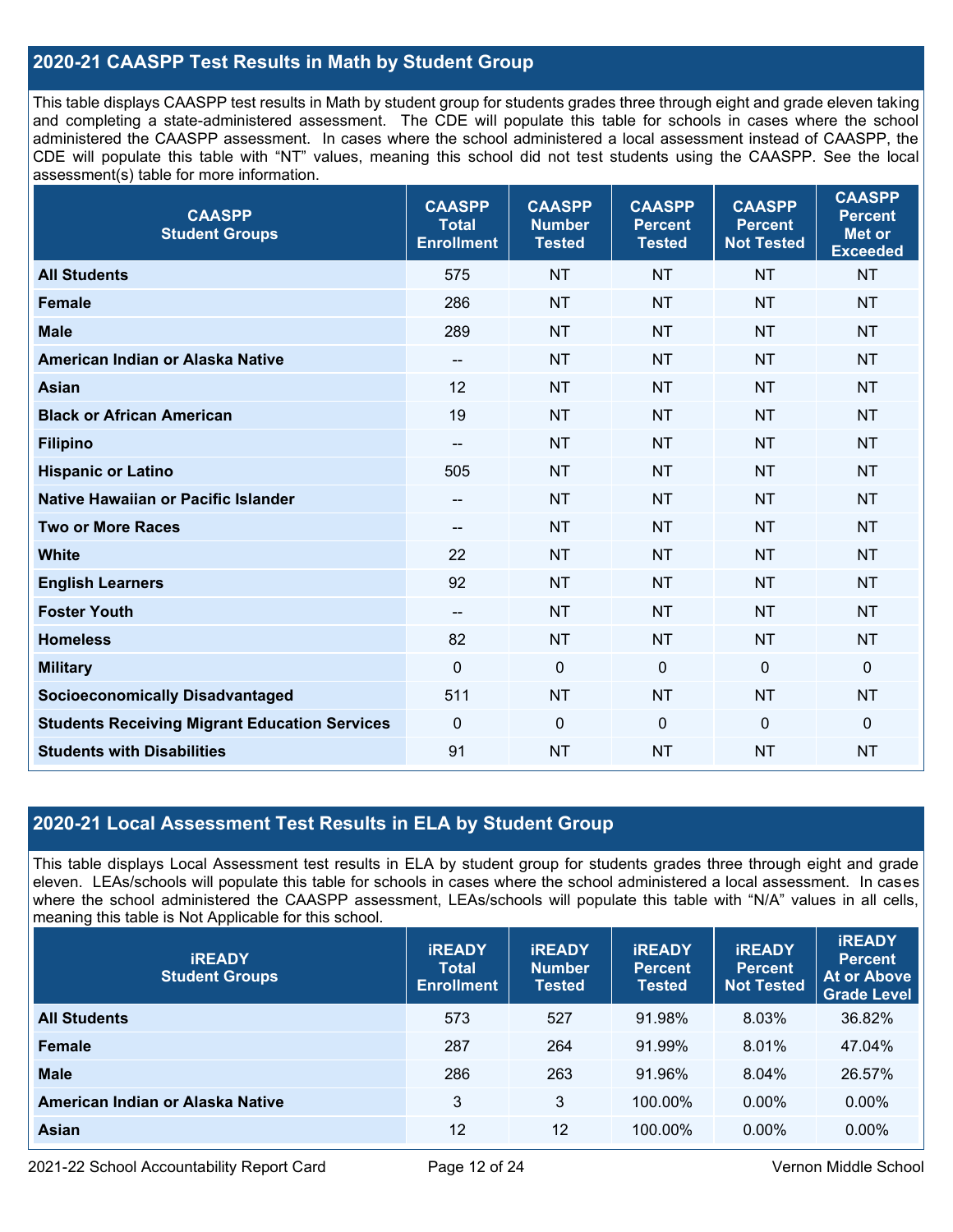| <b>Black or African American</b>                                                           | 22           | 20          | 90.91%   | 9.09%    | 0.00%    |
|--------------------------------------------------------------------------------------------|--------------|-------------|----------|----------|----------|
| <b>Filipino</b>                                                                            | 6            | 6           | 100.00%  | $0.00\%$ | $0.00\%$ |
| <b>Hispanic or Latino</b>                                                                  | 505          | 464         | 91.88%   | 8.12%    | 35.64%   |
| Native Hawaiian or Pacific Islander                                                        | 5            | 5           | 100.00%  | $0.00\%$ |          |
| <b>Two or More Races</b>                                                                   | $\Omega$     | 0           | $\Omega$ | 0        |          |
| <b>White</b>                                                                               | 20           | 17          | 85.00%   | 15.00%   | 0.00%    |
| <b>English Learners</b>                                                                    | 91           | 87          | 95.60%   | 4.40%    | $0.00\%$ |
| <b>Foster Youth</b>                                                                        | 3            | 3           | 100.00%  | $0.00\%$ |          |
| <b>Homeless</b>                                                                            | 40           | 36          | 90       | 1000.00% | 27.50%   |
| <b>Military</b>                                                                            | 0            | $\mathbf 0$ | $\Omega$ | $\Omega$ | N/A      |
| <b>Socioeconomically Disadvantaged</b>                                                     | 573          | 527         | 91.97%   | 8.03%    | 36.82%   |
| <b>Students Receiving Migrant Education Services</b>                                       | $\mathbf{0}$ | 0           | $\Omega$ | 0        | N/A      |
| <b>Students with Disabilities</b>                                                          | 90           | 84          | 93.33%   | 6.67%    | 0.00%    |
| *At or above the grade-level standard in the context of the local assessment administered. |              |             |          |          |          |

## **2020-21 Local Assessment Test Results in Math by Student Group**

This table displays Local Assessment test results in Math by student group for students grades three through eight and grade eleven. LEAs/schools will populate this table for schools in cases where the school administered a local assessment. In cases where the school administered the CAASPP assessment, LEAs/schools will populate this table with "N/A" values in all cells, meaning this table is Not Applicable for this school.

| <b>iREADY</b><br><b>Student Groups</b>               | <b>iREADY</b><br>Total<br><b>Enrollment</b> | <b>iREADY</b><br><b>Number</b><br><b>Tested</b> | <b>IREADY</b><br><b>Percent</b><br><b>Tested</b> | <b>iREADY</b><br><b>Percent</b><br><b>Not Tested</b> | <b>iREADY</b><br><b>Percent</b><br><b>At or Above</b><br><b>Grade Level</b> |
|------------------------------------------------------|---------------------------------------------|-------------------------------------------------|--------------------------------------------------|------------------------------------------------------|-----------------------------------------------------------------------------|
| <b>All Students</b>                                  | 571                                         | 508                                             | 88.97%                                           | 11.04%                                               | 46.56%                                                                      |
| <b>Female</b>                                        | 286                                         | 252                                             | 88.11%                                           | 11.89%                                               | 31.12%                                                                      |
| <b>Male</b>                                          | 285                                         | 256                                             | 89.82%                                           | 10.18%                                               | 15.44%                                                                      |
| American Indian or Alaska Native                     | 3                                           | 3                                               | 100%                                             | 0.00%                                                |                                                                             |
| <b>Asian</b>                                         | 12                                          | 12                                              | 100.00%                                          | 0.00%                                                | 0.00%                                                                       |
| <b>Black or African American</b>                     | 22                                          | 20                                              | 90.91%                                           | 9.09%                                                | 0.00%                                                                       |
| <b>Filipino</b>                                      | 6                                           | $\overline{4}$                                  | 66.67%                                           | 33.33%                                               | 0.00%                                                                       |
| <b>Hispanic or Latino</b>                            | 505                                         | 449                                             | 88.91%                                           | 11.09%                                               | 21.98%                                                                      |
| <b>Native Hawaiian or Pacific Islander</b>           | 5                                           | 4                                               | 80.00%                                           | 20.00%                                               |                                                                             |
| <b>Two or More Races</b>                             | $\mathbf 0$                                 | $\mathbf 0$                                     | $\Omega$                                         | $\mathbf 0$                                          | 0                                                                           |
| <b>White</b>                                         | 18                                          | 16                                              | 88.89%                                           | 11.11%                                               | 0.00%                                                                       |
| <b>English Learners</b>                              | 91                                          | 83                                              | 91.21%                                           | 8.79%                                                | 0.00%                                                                       |
| <b>Foster Youth</b>                                  | 3                                           | 3                                               | 100%                                             | 0.00%                                                |                                                                             |
| <b>Homeless</b>                                      | 40                                          | 37                                              | 92.50%                                           | 7.50%                                                | 30.30%                                                                      |
| <b>Military</b>                                      | $\mathbf 0$                                 | $\mathbf 0$                                     | 0                                                | $\mathbf 0$                                          | na                                                                          |
| <b>Socioeconomically Disadvantaged</b>               | 571                                         | 508                                             | 88.97%                                           | 11.03%                                               | 23.29%                                                                      |
| <b>Students Receiving Migrant Education Services</b> | $\pmb{0}$                                   | $\pmb{0}$                                       | 0                                                | $\mathbf 0$                                          | na                                                                          |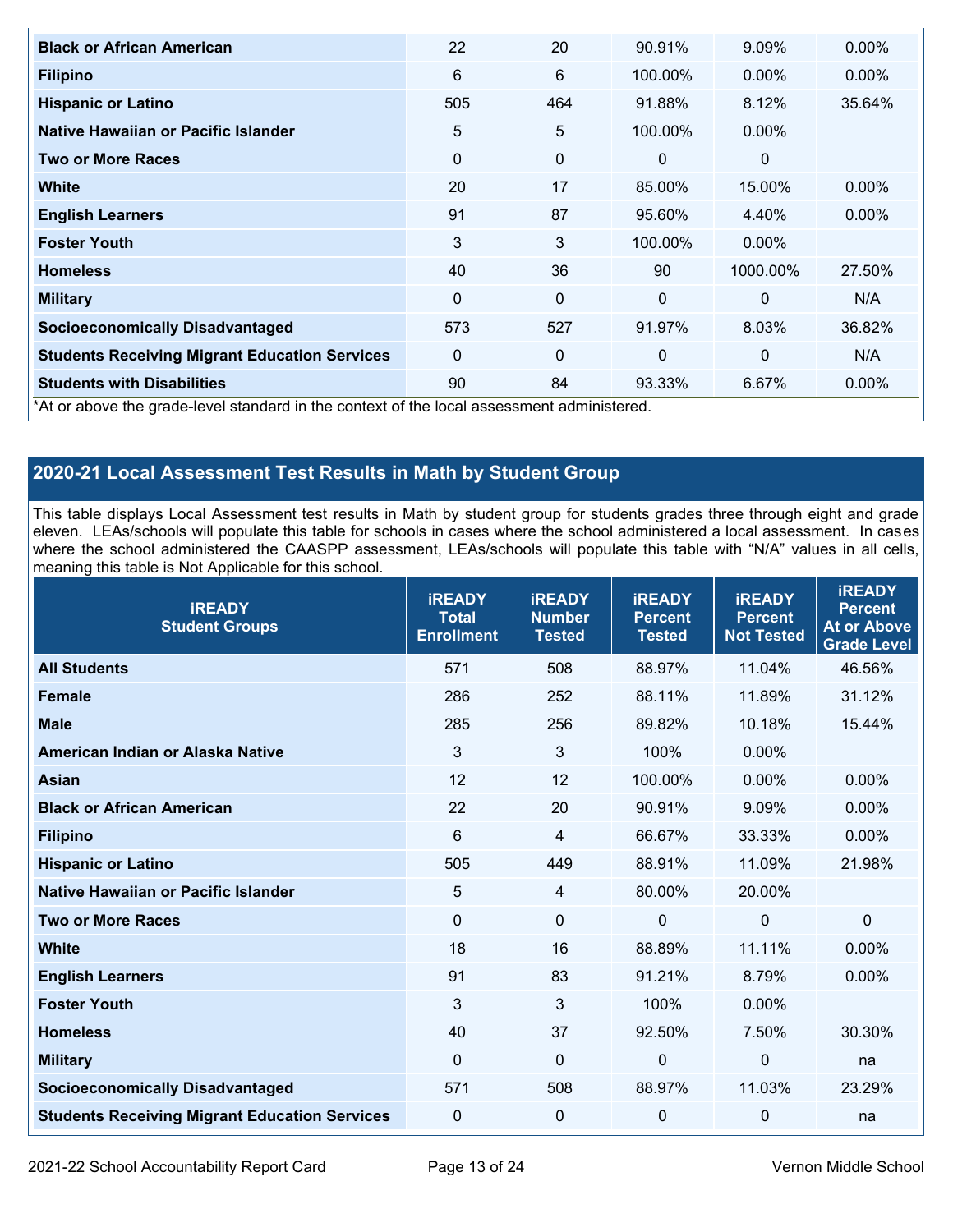| <b>Students with Disabilities</b>                                                                   |  |  | 91.01% | 8.99% | $0.00\%$ |  |  |
|-----------------------------------------------------------------------------------------------------|--|--|--------|-------|----------|--|--|
| *At an abacca that would have later dand by the counterst of the house accessors to a declarate and |  |  |        |       |          |  |  |

\*At or above the grade-level standard in the context of the local assessment administered.

## **CAASPP Test Results in Science for All Students**

This table displays the percentage of all students grades five, eight, and High School meeting or exceeding the State Standard.

The 2019-2020 data cells with N/A values indicate that the 2019-2020 data are not available due to the COVID-19 pandemic and resulting summative testing suspension. The Executive Order N-30-20 was issued which waived the assessment, accountability, and reporting requirements for the 2019-2020 school year.

For any 2020-2021 data cells with N/T values indicate that this school did not test students using the CAASPP Science.

| <b>Subject</b>                | <b>School</b><br>2019-20 | <b>School</b><br>2020-21 | <b>District</b><br>12019-20 | District<br>2020-21 | <b>State</b><br>2019-20 | <b>State</b><br>2020-21 |
|-------------------------------|--------------------------|--------------------------|-----------------------------|---------------------|-------------------------|-------------------------|
| <b>Science</b>                | N/A                      | NT                       | N/A                         | NT.                 | N/A                     | 28.72                   |
| (grades 5, 8 and high school) |                          |                          |                             |                     |                         |                         |

## **2020-21 CAASPP Test Results in Science by Student Group**

This table displays CAASPP test results in Science by student group for students grades five, eight, and High School. For any data cells with N/T values indicate that this school did not test students using the CAASPP Science.

| <b>Student Group</b>                                 | <b>Total</b><br><b>Enrollment</b> | <b>Number</b><br><b>Tested</b> | <b>Percent</b><br><b>Tested</b> | <b>Percent</b><br><b>Not Tested</b> | <b>Percent</b><br><b>Met or</b><br><b>Exceeded</b> |
|------------------------------------------------------|-----------------------------------|--------------------------------|---------------------------------|-------------------------------------|----------------------------------------------------|
| <b>All Students</b>                                  | 251                               | <b>NT</b>                      | <b>NT</b>                       | <b>NT</b>                           | <b>NT</b>                                          |
| <b>Female</b>                                        | 125                               | <b>NT</b>                      | <b>NT</b>                       | <b>NT</b>                           | <b>NT</b>                                          |
| <b>Male</b>                                          | 126                               | <b>NT</b>                      | <b>NT</b>                       | <b>NT</b>                           | <b>NT</b>                                          |
| American Indian or Alaska Native                     | $\sim$                            | <b>NT</b>                      | <b>NT</b>                       | <b>NT</b>                           | <b>NT</b>                                          |
| <b>Asian</b>                                         | --                                | <b>NT</b>                      | <b>NT</b>                       | <b>NT</b>                           | <b>NT</b>                                          |
| <b>Black or African American</b>                     | --                                | <b>NT</b>                      | <b>NT</b>                       | <b>NT</b>                           | <b>NT</b>                                          |
| <b>Filipino</b>                                      | --                                | <b>NT</b>                      | <b>NT</b>                       | <b>NT</b>                           | <b>NT</b>                                          |
| <b>Hispanic or Latino</b>                            | 218                               | <b>NT</b>                      | <b>NT</b>                       | <b>NT</b>                           | <b>NT</b>                                          |
| Native Hawaiian or Pacific Islander                  | --                                | <b>NT</b>                      | <b>NT</b>                       | <b>NT</b>                           | <b>NT</b>                                          |
| <b>Two or More Races</b>                             | --                                | <b>NT</b>                      | <b>NT</b>                       | <b>NT</b>                           | <b>NT</b>                                          |
| <b>White</b>                                         | 11                                | <b>NT</b>                      | <b>NT</b>                       | <b>NT</b>                           | <b>NT</b>                                          |
| <b>English Learners</b>                              | 26                                | <b>NT</b>                      | <b>NT</b>                       | <b>NT</b>                           | <b>NT</b>                                          |
| <b>Foster Youth</b>                                  | --                                | <b>NT</b>                      | <b>NT</b>                       | <b>NT</b>                           | <b>NT</b>                                          |
| <b>Homeless</b>                                      | 28                                | <b>NT</b>                      | <b>NT</b>                       | <b>NT</b>                           | <b>NT</b>                                          |
| <b>Military</b>                                      | 0                                 | 0                              | $\mathbf{0}$                    | $\mathbf 0$                         | $\mathbf 0$                                        |
| <b>Socioeconomically Disadvantaged</b>               | 217                               | <b>NT</b>                      | <b>NT</b>                       | <b>NT</b>                           | <b>NT</b>                                          |
| <b>Students Receiving Migrant Education Services</b> | 0                                 | $\mathbf 0$                    | $\mathbf{0}$                    | $\overline{0}$                      | $\mathbf 0$                                        |
| <b>Students with Disabilities</b>                    | 39                                | <b>NT</b>                      | <b>NT</b>                       | <b>NT</b>                           | <b>NT</b>                                          |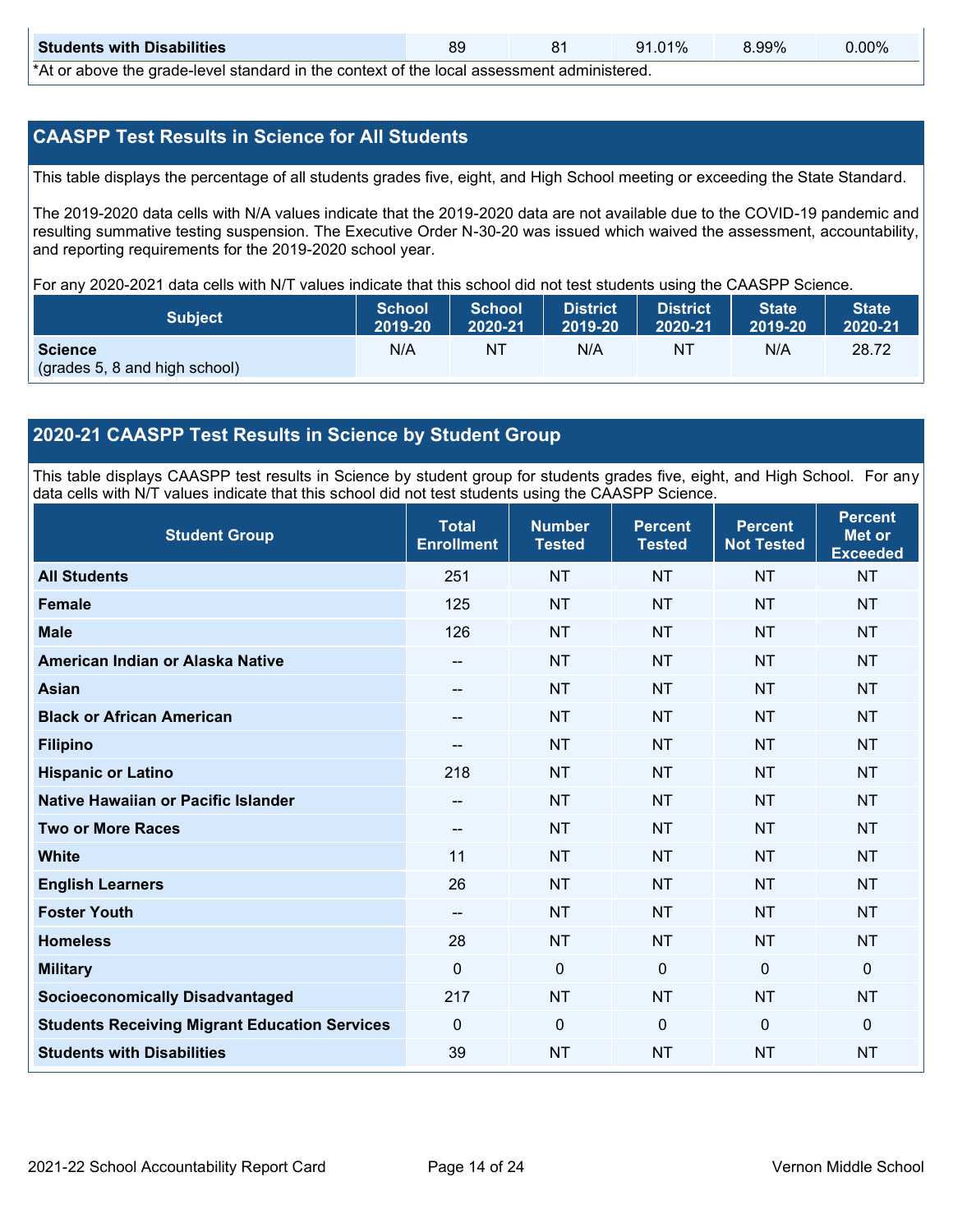## **B. Pupil Outcomes State Priority: Other Pupil Outcomes**

The SARC provides the following information relevant to the State priority: Other Pupil Outcomes (Priority 8): Pupil outcomes in the subject area of physical education.

## **2020-21 California Physical Fitness Test Results**

Due to the COVID-19 crisis, the Physical Fitness Test was suspended during the 2020-2021 school year and therefore no data are reported and each cell in this table is populated with "N/A."

| <b>Grade Level</b> | <b>Four of Six Fitness Standards</b> | <b>Five of Six Fitness Standards</b> | Percentage of Students Meeting   Percentage of Students Meeting   Percentage of Students Meeting  <br><b>Six of Six Fitness Standards</b> |
|--------------------|--------------------------------------|--------------------------------------|-------------------------------------------------------------------------------------------------------------------------------------------|
| Grade 5            | N/A                                  | N/A                                  | N/A                                                                                                                                       |
| Grade 7            | N/A                                  | N/A                                  | N/A                                                                                                                                       |
| Grade 9            | N/A                                  | N/A                                  | N/A                                                                                                                                       |

## **C. Engagement State Priority: Parental Involvement**

The SARC provides the following information relevant to the State priority: Parental Involvement (Priority 3): Efforts the school district makes to seek parent input in making decisions regarding the school district and at each school site.

### **2021-22 Opportunities for Parental Involvement**

Vernon Middle School encourages meaningful parental involvement through programs and services that stimulate student motivation, success, and emotional support. Parents are encouraged to join Vernon's School Site Council (SSC). School Site Council is the decision-making body for their involvement in the planning, review, and improvement of categorical programs such as Title 1, At-Risk, and English Learner Programs. Parents of English Learners are invited to join Vernon's Site English Language Parent Advisory Committee (SELPAC), which is the advisory group for ensuring the progress of English language development for English Language Learners. We also hold regular meetings for Gifted and Talented Education (GATE) parents and parents for our Students With Disabilities (SWD). We offer a Coffee with the Principal every second Tuesday of each month as a way for parents to dialogue with the administration and to learn about new opportunities at Vernon. Our Vernon VAPA Booster Club is an active parent group that fundraises for activities and incentives for students in The Arts Conservatory at Vernon. All parents have access to School Loop as a way to monitor student progress, communicate with teachers, and to stay connected with Vernon. Parents are always welcome at our school site.

Contact: Kim Medeiros-Tovar (909) 624-5036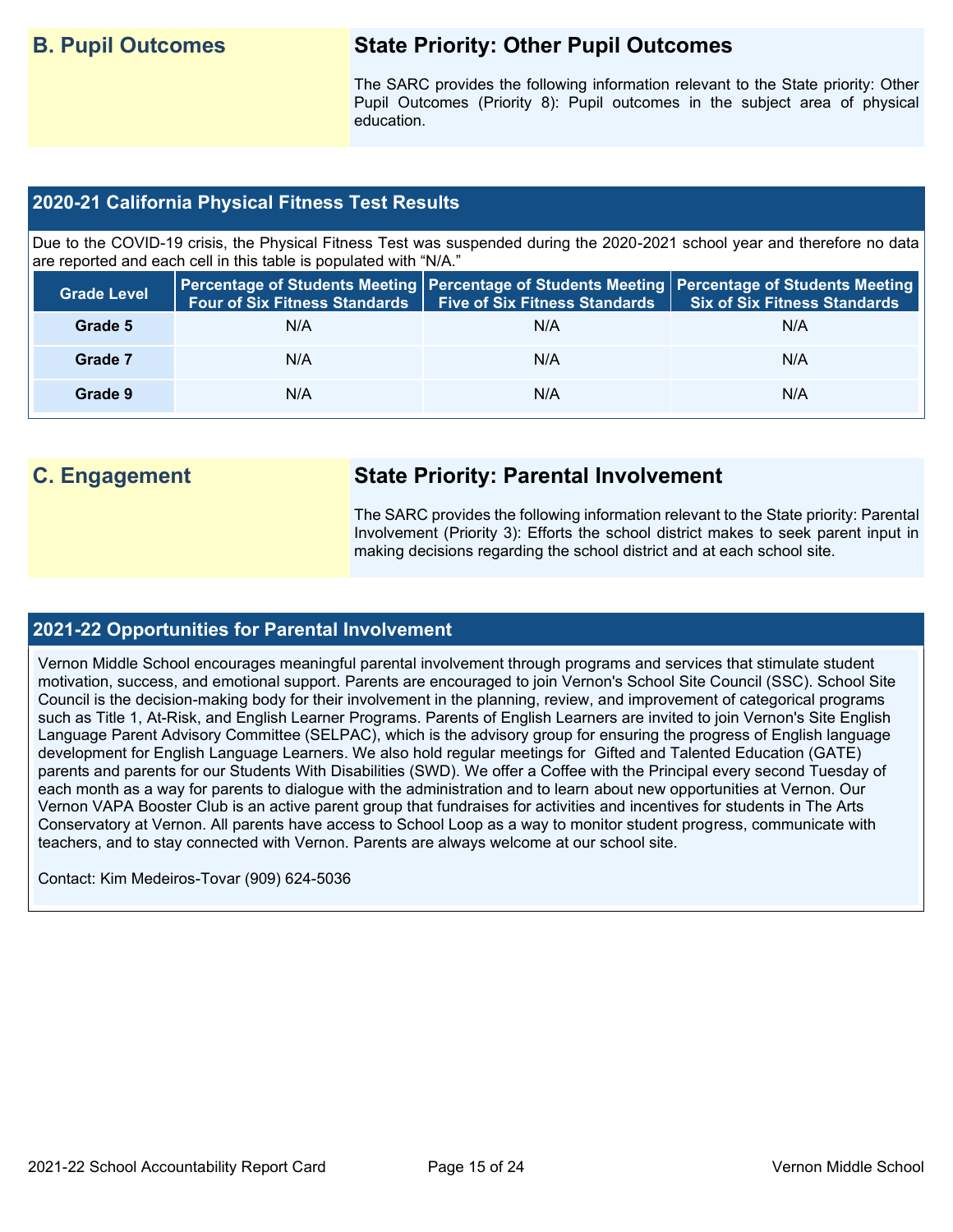## **2020-21 Chronic Absenteeism by Student Group**

| <b>Student Group</b>                                 | <b>Cumulative</b><br><b>Enrollment</b> | <b>Chronic</b><br><b>Absenteeism</b><br><b>Eligible Enrollment</b> | <b>Chronic</b><br><b>Absenteeism</b><br><b>Count</b> | <b>Chronic</b><br><b>Absenteeism</b><br><b>Rate</b> |
|------------------------------------------------------|----------------------------------------|--------------------------------------------------------------------|------------------------------------------------------|-----------------------------------------------------|
| <b>All Students</b>                                  | 596                                    | 592                                                                | 23                                                   | 3.9                                                 |
| <b>Female</b>                                        | 295                                    | 293                                                                | 10 <sup>1</sup>                                      | 3.4                                                 |
| <b>Male</b>                                          | 301                                    | 299                                                                | 13                                                   | 4.3                                                 |
| American Indian or Alaska Native                     | 3                                      | 3                                                                  | $\mathbf{0}$                                         | 0.0                                                 |
| <b>Asian</b>                                         | 12                                     | 12                                                                 | 1                                                    | 8.3                                                 |
| <b>Black or African American</b>                     | 19                                     | 19                                                                 | $\mathbf{0}$                                         | 0.0                                                 |
| <b>Filipino</b>                                      | 5                                      | 5                                                                  | $\mathbf{0}$                                         | 0.0                                                 |
| <b>Hispanic or Latino</b>                            | 522                                    | 520                                                                | 19                                                   | 3.7                                                 |
| Native Hawaiian or Pacific Islander                  | 5                                      | 5                                                                  | $\mathbf 0$                                          | 0.0                                                 |
| <b>Two or More Races</b>                             | $\overline{7}$                         | 5                                                                  | 1                                                    | 20.0                                                |
| <b>White</b>                                         | 23                                     | 23                                                                 | 2                                                    | 8.7                                                 |
| <b>English Learners</b>                              | 104                                    | 103                                                                | 5                                                    | 4.9                                                 |
| <b>Foster Youth</b>                                  | 5                                      | 5                                                                  | $\Omega$                                             | 0.0                                                 |
| <b>Homeless</b>                                      | 42                                     | 42                                                                 | $\mathbf{3}$                                         | 7.1                                                 |
| <b>Socioeconomically Disadvantaged</b>               | 528                                    | 528                                                                | 20                                                   | 3.8                                                 |
| <b>Students Receiving Migrant Education Services</b> | $\mathbf{0}$                           | $\mathbf 0$                                                        | $\mathbf{0}$                                         | 0.0                                                 |
| <b>Students with Disabilities</b>                    | 102                                    | 102                                                                | 8                                                    | 7.8                                                 |

# **C. Engagement State Priority: School Climate**

The SARC provides the following information relevant to the State priority: School Climate (Priority 6):

- Pupil suspension rates;
- Pupil expulsion rates; and
- Other local measures on the sense of safety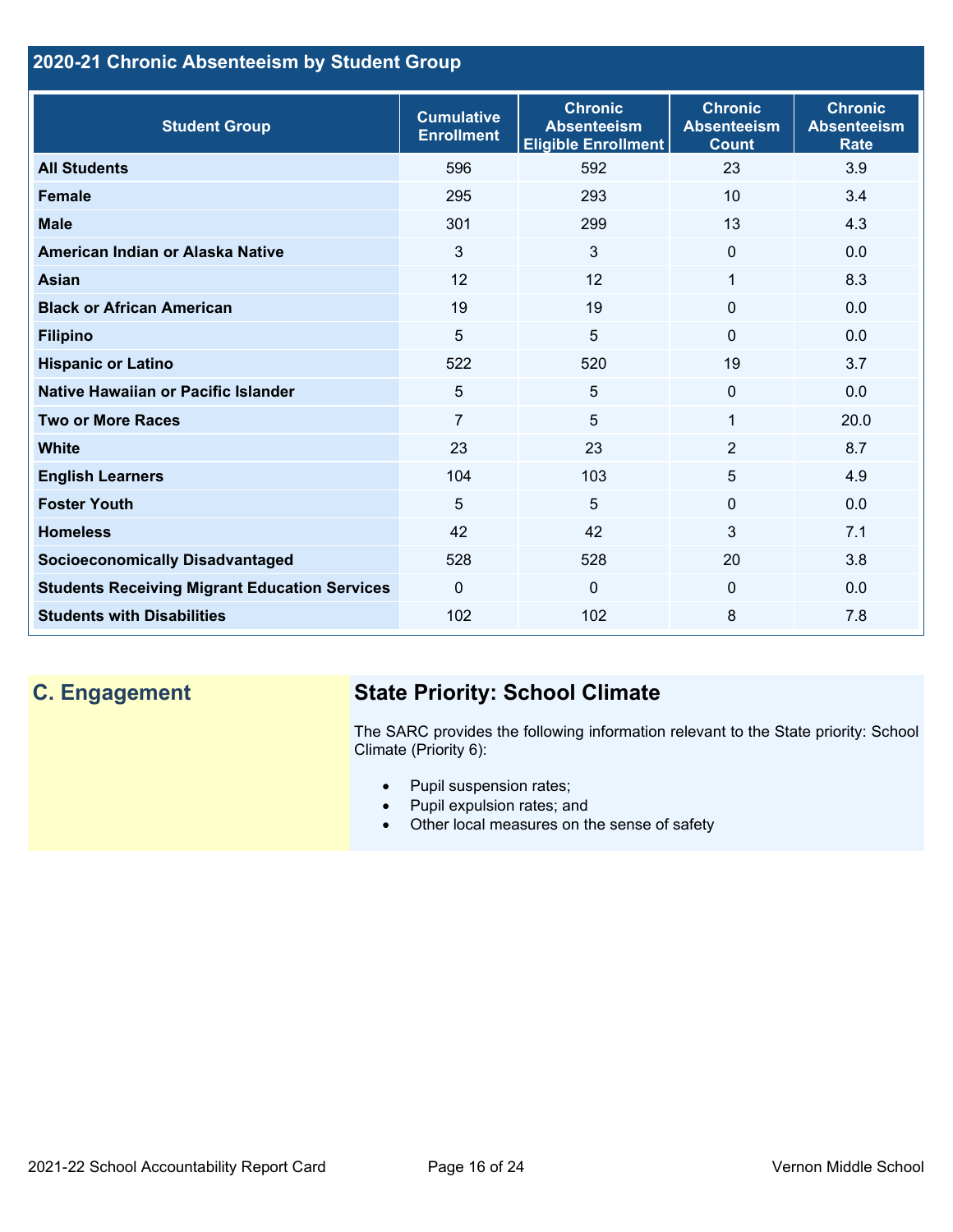## **Suspensions and Expulsions**

This table displays suspensions and expulsions data collected between July through June, each full school year respectively. Data collected during the 2020-21 school year may not be comparable to earlier years of this collection due to differences in learning mode instruction in response to the COVID-19 pandemic.

| <b>Subject</b>     | <b>School</b><br>2018-19 | <b>School</b><br>2020-21 | <b>District</b><br>2018-19 | <b>District</b><br>2020-21 | <b>State</b><br>2018-19 | <b>State</b><br>2020-21 |
|--------------------|--------------------------|--------------------------|----------------------------|----------------------------|-------------------------|-------------------------|
| <b>Suspensions</b> | 9.40                     | 0.00                     | 2.98                       | 0.03                       | 3.47                    | 0.20                    |
| <b>Expulsions</b>  | 0.00                     | 0.00                     | 0.00                       | 0.00                       | 0.08                    | 0.00                    |

This table displays suspensions and expulsions data collected between July through February, partial school year due to the COVID-19 pandemic. The 2019-2020 suspensions and expulsions rate data are not comparable to other year data because the 2019-2020 school year is a partial school year due to the COVID-19 crisis. As such, it would be inappropriate to make any comparisons in rates of suspensions and expulsions in the 2019-2020 school year compared to other school years.

| <b>Subject</b>     | <b>School</b><br>2019-20 | <b>District</b><br>2019-20 | <b>State</b><br>2019-20 |
|--------------------|--------------------------|----------------------------|-------------------------|
| <b>Suspensions</b> | 6.51                     | 1.64                       | 2.45                    |
| <b>Expulsions</b>  | 0.00                     | 0.00                       | 0.05                    |

## **2020-21 Suspensions and Expulsions by Student Group**

| <b>Student Group</b>                                 | <b>Suspensions Rate</b> | <b>Expulsions Rate</b> |
|------------------------------------------------------|-------------------------|------------------------|
| <b>All Students</b>                                  | 0.00                    | 0.00                   |
| <b>Female</b>                                        | 0.00                    | 0.00                   |
| <b>Male</b>                                          | 0.00                    | 0.00                   |
| American Indian or Alaska Native                     | 0.00                    | 0.00                   |
| <b>Asian</b>                                         | 0.00                    | 0.00                   |
| <b>Black or African American</b>                     | 0.00                    | 0.00                   |
| <b>Filipino</b>                                      | 0.00                    | 0.00                   |
| <b>Hispanic or Latino</b>                            | 0.00                    | 0.00                   |
| Native Hawaiian or Pacific Islander                  | 0.00                    | 0.00                   |
| <b>Two or More Races</b>                             | 0.00                    | 0.00                   |
| <b>White</b>                                         | 0.00                    | 0.00                   |
| <b>English Learners</b>                              | 0.00                    | 0.00                   |
| <b>Foster Youth</b>                                  | 0.00                    | 0.00                   |
| <b>Homeless</b>                                      | 0.00                    | 0.00                   |
| <b>Socioeconomically Disadvantaged</b>               | 0.00                    | 0.00                   |
| <b>Students Receiving Migrant Education Services</b> | 0.00                    | 0.00                   |
| <b>Students with Disabilities</b>                    | 0.00                    | 0.00                   |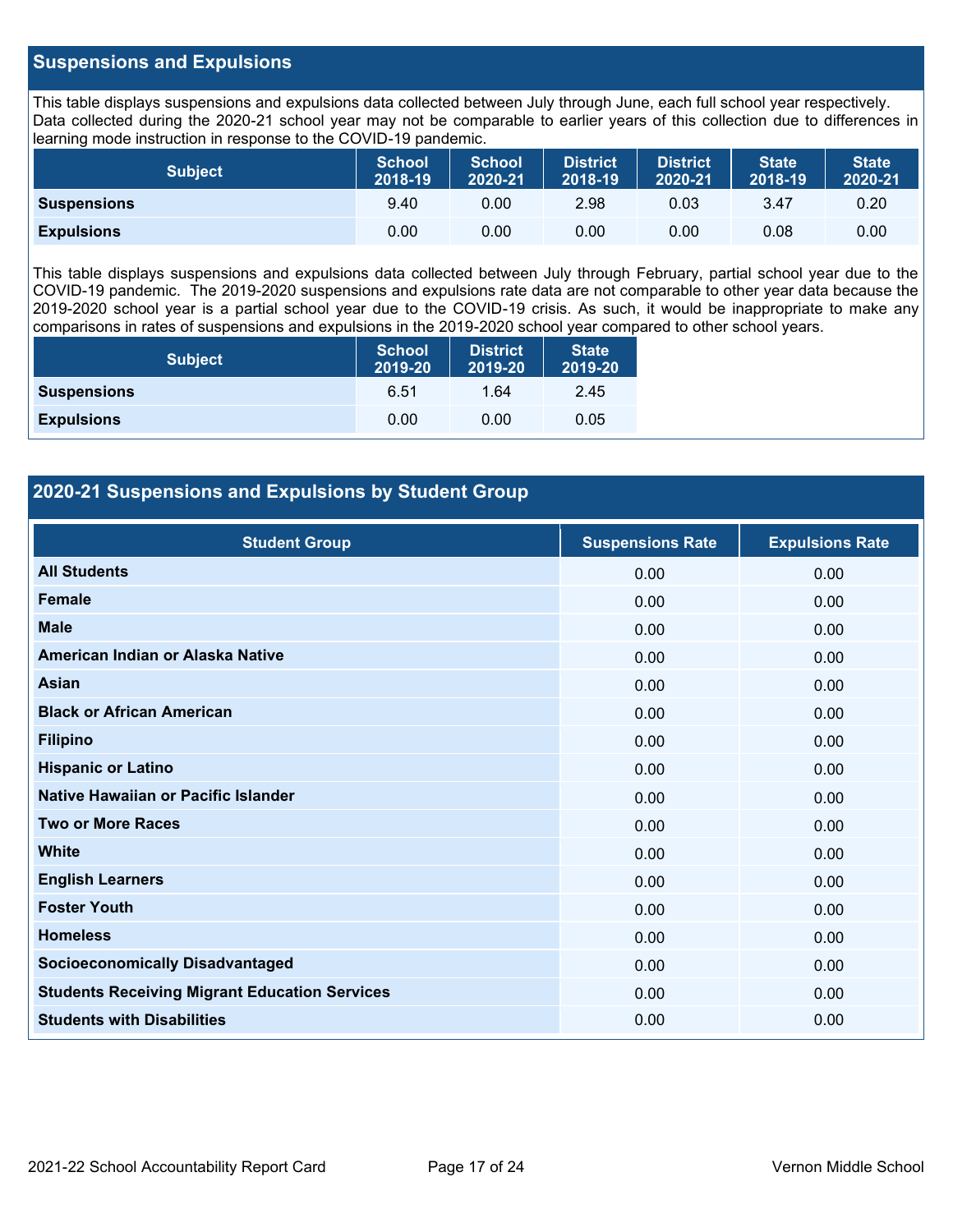## **2021-22 School Safety Plan**

Vernon Middle School maintains a safe and clean environment, both on the school grounds and in the classrooms. Students are regularly supervised before, after, and during school hours by staff and administration. We greet all of the students in the morning and they are required to enter through one main entrance. During the day, all main gates are locked and students are required to enter through one entrance that leads to our main office. Our Campus Safety Officer regularly checks all gates, hallways, and restrooms throughout the day. He also provides supervision before school, during passing periods, throughout class periods, lunches, after school, and special events. All visitors must sign in at the front office using the Raptor system and wear a visitor's identification tag if moving to any other area of Vernon's campus. The school safety plan is reviewed annually and updated by the Principal and the safety committee. The plan is reviewed with the staff annually at a staff meeting prior to the opening of school each year. The plan was last updated in July 2021. The School Safety Planning Committee meets to review and update the safety plan. Key elements of the plan include:

- 1. A disaster preparedness plan with identified personnel and assigned teams
- 2. Ten scheduled disaster preparedness drills
- 3. School rules and discipline procedures communicated in each students' agenda book
- 4. Staff training reviewing the current behavior management and safety systems

### **2018-19 Secondary Average Class Size and Class Size Distribution**

This table displays the 2018-19 average class size and class size distribution. The columns titled "Number of Classes" indicates how many classes fall into each size category (a range of total students per classroom). At the secondary school level, this information is reported by subject area rather than grade level.

| <b>Subject</b>               | Average<br><b>Class</b><br><b>Size</b> | 1-22 Students | Number of Classes with   Number of Classes with<br>23-32 Students | <b>Number of Classes with</b><br>33+ Students |
|------------------------------|----------------------------------------|---------------|-------------------------------------------------------------------|-----------------------------------------------|
| <b>English Language Arts</b> | 27                                     |               | 14                                                                | 9                                             |
| <b>Mathematics</b>           | 26                                     |               | 18                                                                | 4                                             |
| <b>Science</b>               | 27                                     |               | 15                                                                | 6                                             |
| <b>Social Science</b>        | 28                                     | 5             | 11                                                                | 8                                             |

### **2019-20 Secondary Average Class Size and Class Size Distribution**

This table displays the 2019-20 average class size and class size distribution. The columns titled "Number of Classes" indicates how many classes fall into each size category (a range of total students per classroom). At the secondary school level, this information is reported by subject area rather than grade level.

| <b>Subject</b>               | <b>Average</b><br><b>Class</b><br><b>Size</b> | <b>1-22 Students</b> | Number of Classes with   Number of Classes with   Number of Classes with<br>23-32 Students | 33+ Students |
|------------------------------|-----------------------------------------------|----------------------|--------------------------------------------------------------------------------------------|--------------|
| <b>English Language Arts</b> | 23                                            |                      | 14                                                                                         |              |
| <b>Mathematics</b>           | 27                                            | 6                    | 16                                                                                         |              |
| <b>Science</b>               | 27                                            | 5                    | 13                                                                                         | 5            |
| <b>Social Science</b>        | 25                                            | 5                    | 15                                                                                         |              |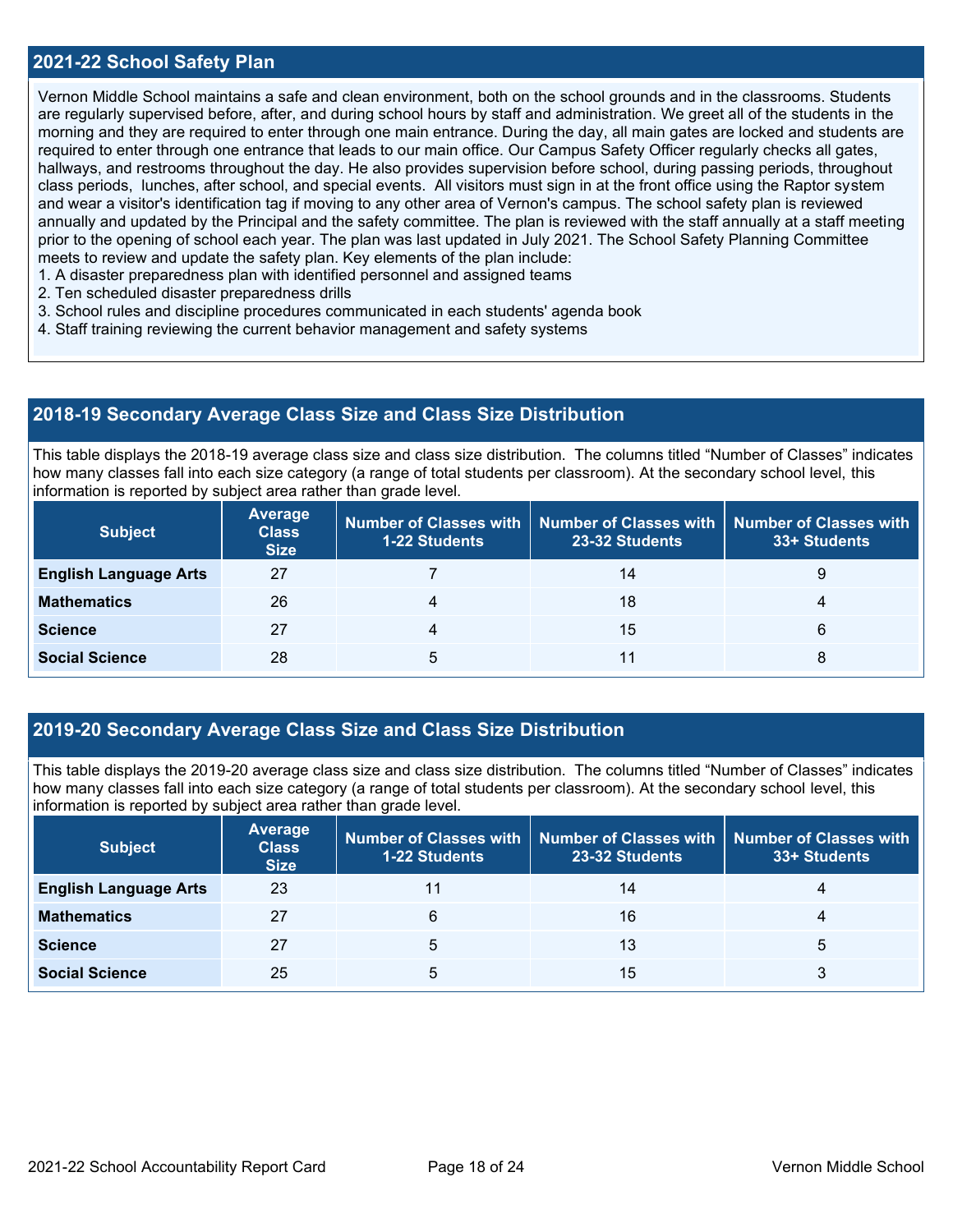## **2020-21 Secondary Average Class Size and Class Size Distribution**

This table displays the 2020-21 average class size and class size distribution. The columns titled "Number of Classes" indicates how many classes fall into each size category (a range of total students per classroom). At the secondary school level, this information is reported by subject area rather than grade level.

| <b>Subject</b>               | <b>Average</b><br><b>Class</b><br><b>Size</b> | 1-22 Students | Number of Classes with   Number of Classes with<br>23-32 Students | <b>Number of Classes with</b><br>33+ Students |
|------------------------------|-----------------------------------------------|---------------|-------------------------------------------------------------------|-----------------------------------------------|
| <b>English Language Arts</b> | 22                                            |               | 18                                                                |                                               |
| <b>Mathematics</b>           | 26                                            | 4             | 18                                                                |                                               |
| <b>Science</b>               | 26                                            | 6             | 16                                                                |                                               |
| <b>Social Science</b>        | 24                                            | 8             | 16                                                                |                                               |

## **2020-21 Ratio of Pupils to Academic Counselor**

This table displays the ratio of pupils to Academic Counselor. One full time equivalent (FTE) equals one staff member working full time; one FTE could also represent two staff members who each work 50 percent of full time.

| <b>Title</b>                        | <b>Ratio</b> |
|-------------------------------------|--------------|
| <b>Pupils to Academic Counselor</b> | 584          |

## **2020-21 Student Support Services Staff**

This table displays the number of FTE support staff assigned to this school. One full time equivalent (FTE) equals one staff member working full time; one FTE could also represent two staff members who each work 50 percent of full time.

| <b>Title</b>                                                         | <b>Number of FTE Assigned to School</b> |
|----------------------------------------------------------------------|-----------------------------------------|
| <b>Counselor (Academic, Social/Behavioral or Career Development)</b> |                                         |
| Library Media Teacher (Librarian)                                    | 0                                       |
| Library Media Services Staff (Paraprofessional)                      | 0                                       |
| <b>Psychologist</b>                                                  | 0                                       |
| <b>Social Worker</b>                                                 | 0                                       |
| <b>Speech/Language/Hearing Specialist</b>                            | 0                                       |
| <b>Resource Specialist (non-teaching)</b>                            | 0                                       |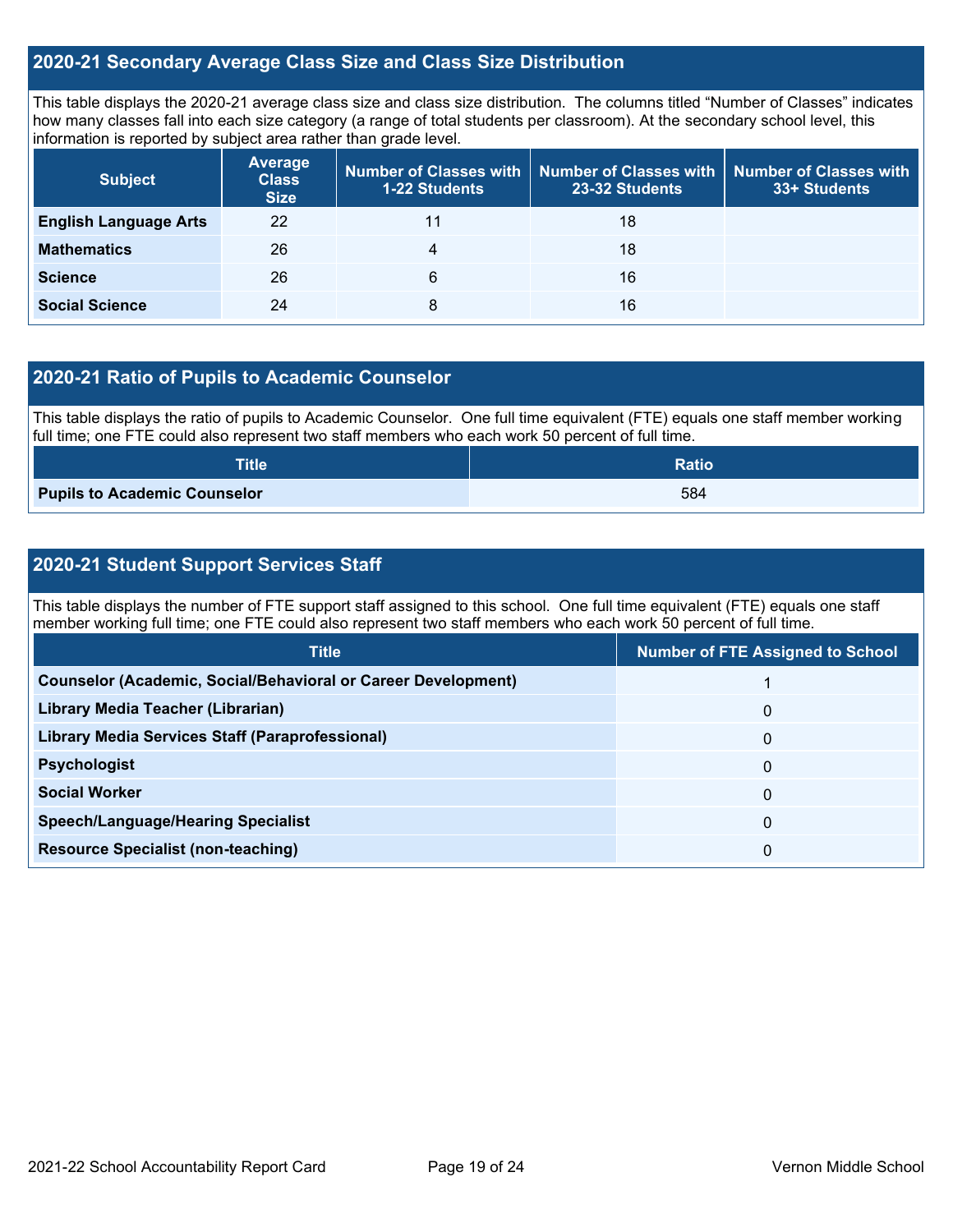## **2019-20 Expenditures Per Pupil and School Site Teacher Salaries**

This table displays the 2019-20 expenditures per pupil and average teach salary for this school. Cells with N/A values do not require data.

| Level                                                | <b>Total</b><br><b>Expenditures</b><br><b>Per Pupil</b> | <b>Expenditures</b><br><b>Per Pupil</b><br>(Restricted) | <b>Expenditures</b><br><b>Per Pupil</b><br>(Unrestricted) | <b>Average</b><br><b>Teacher</b><br><b>Salary</b> |
|------------------------------------------------------|---------------------------------------------------------|---------------------------------------------------------|-----------------------------------------------------------|---------------------------------------------------|
| <b>School Site</b>                                   | 9316.0                                                  | 2130.0                                                  | 7185.0                                                    | 85507.0                                           |
| <b>District</b>                                      | N/A                                                     | N/A                                                     | 1608.0                                                    | \$92,686                                          |
| <b>Percent Difference - School Site and District</b> | N/A                                                     | N/A                                                     | 126.9                                                     | $-8.1$                                            |
| <b>State</b>                                         |                                                         |                                                         | \$8,444                                                   | \$85,863                                          |
| <b>Percent Difference - School Site and State</b>    | N/A                                                     | N/A                                                     | $-16.1$                                                   | $-0.4$                                            |

## **2020-21 Types of Services Funded**

Vernon is a school-wide Title 1 school. Our school site council and leadership team determine which services are needed and prioritize these different categorical funds to provide programs that will best benefit our school population. Services provided by these funds include: a teacher on assignment for Special Education, one student services counselor, one counselor outreach consultant (CORC), one instructional coach, two intervention teachers, one bilingual instructional assistant, and clerical support staff. Funds from categorical grants also fund several technology advancements in language arts and math classrooms such as interactive whiteboards and digital document projectors. These are all technology supported academic programs to increase student achievement in language arts and math. These funds also provide for staff development opportunities and Professional Learning Community training for teachers. These programs help Vernon achieve its goals for staff development and student achievement. In addition, categorical funds provide for additional instructional supplies such as supplemental reading materials and classroom computers. Categorical funds were used to support classrooms with technology and instructional materials to meet the needs of intensive level reading students. These types of services are monitored by our School-Site Council and our Site English Learner Parent Advisory Committee (SELPAC) to make sure students are being served according to our strategic plan and that parents are being involved in all decision making processes and communicated with on a regular basis.

## **2019-20 Teacher and Administrative Salaries**

This table displays the 2019-20 Teacher and Administrative salaries. For detailed information on salaries, see the CDE Certification Salaries & Benefits web page at [http://www.cde.ca.gov/ds/fd/cs/.](http://www.cde.ca.gov/ds/fd/cs/)

| Category                                             | <b>District</b><br><b>Amount</b> | <b>State Average</b><br>for Districts<br>in Same Category |  |
|------------------------------------------------------|----------------------------------|-----------------------------------------------------------|--|
| <b>Beginning Teacher Salary</b>                      | \$48,998                         | \$52,060                                                  |  |
| <b>Mid-Range Teacher Salary</b>                      | \$87,146                         | \$84,043                                                  |  |
| <b>Highest Teacher Salary</b>                        | \$105,113                        | \$107,043                                                 |  |
| <b>Average Principal Salary (Elementary)</b>         | \$138,892                        | \$133,582                                                 |  |
| <b>Average Principal Salary (Middle)</b>             | \$141,565                        | \$138,803                                                 |  |
| <b>Average Principal Salary (High)</b>               | \$0                              | \$133,845                                                 |  |
| <b>Superintendent Salary</b>                         | \$319,095                        | \$240,628                                                 |  |
| <b>Percent of Budget for Teacher Salaries</b>        | 37%                              | 35%                                                       |  |
| <b>Percent of Budget for Administrative Salaries</b> | 6%                               | 5%                                                        |  |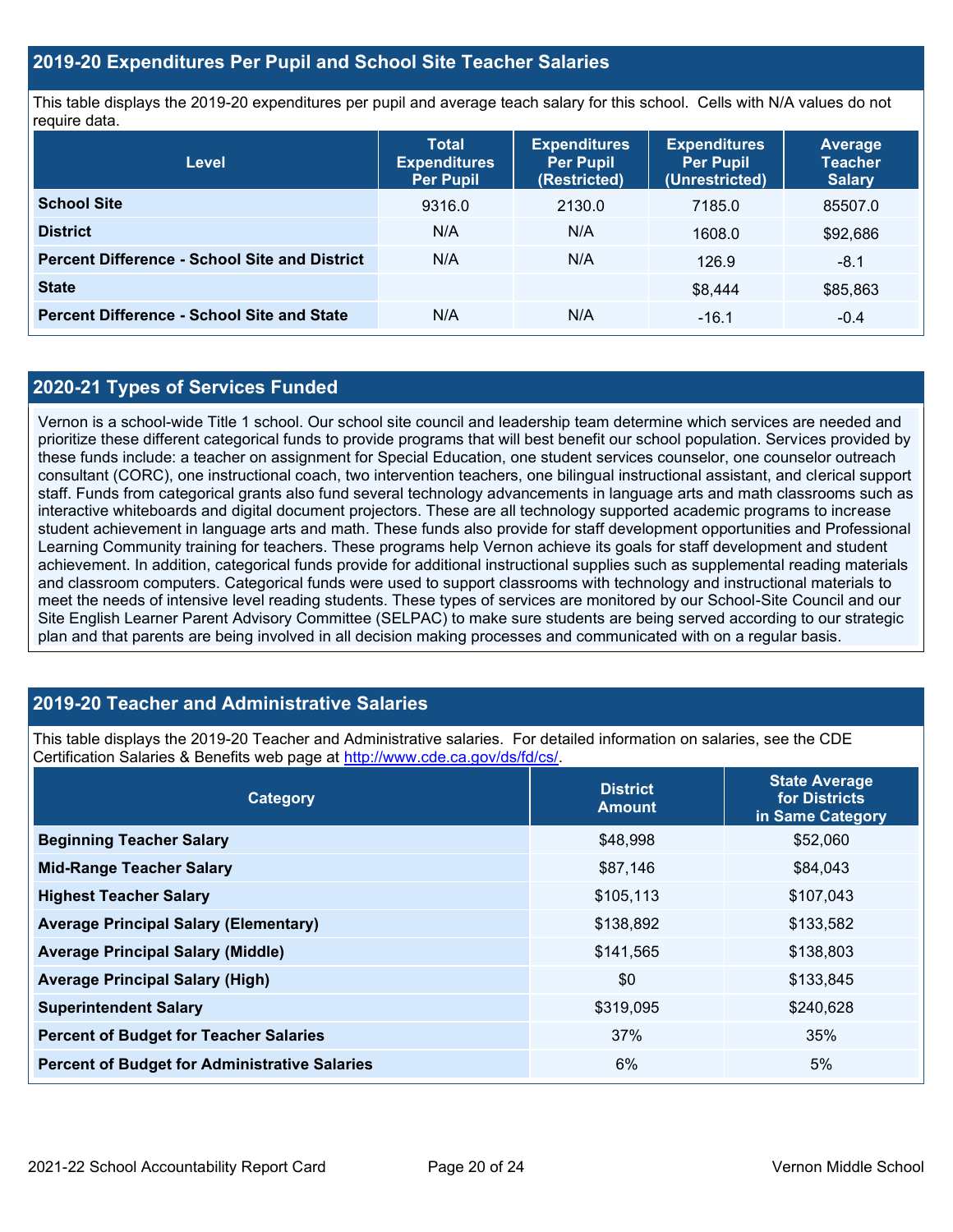## **Professional Development**

Vernon Middle School offers research-based, on-going professional development for certificated and classified employees aligned with the district's initiatives. Professional development is designed to help employees enhance their know ledge and develop needed skills to provide quality services in order to maximize student learning and achievement. Professional development courses and programs are developed and coordinated through The SIST team and PLC Leadership team which has worked to offer staff differentiated staff development for the last four school years. The focus of all professional development is based on the August 2021 instructional priorities outlined in the goals and objectives of our Leadership Team and by the needs expressed by both our classified and certificated employees. Professional development at the site level addresses the core curriculum instructional delivery through distance learning model, instructional strategies, standards-based instruction, and classroom management. In addition, the site level professional development includes workshop sessions and classroom support for teachers, support for beginning teachers through the district's induction program, courses for teachers working towards on their teaching credentials, technology training and classroom support, compliance related workshops and a variety of job-specific and mandated trainings for classified and certificated employees. Vernon has several sustained initiatives that are aligned with the OMSD's long-term goals and initiatives which include preparation for the implementation of the CCSS and SBAC testing. All certificated employees have received training in close reading strategies, dialogic talk, positive behavior intervention supports, and AVID strategies. Vernon's Special Education TOA is trained by the district to provide ongoing support for our site to ensure and support the correct implementation in each classroom. Professional Development occurs three Tuesdays a month from 1:15-3:15. One Tuesday is devoted to training; the other is typically devoted to Professional Learning Committees or AVID Training. Generally, what is learned at the training Tuesday, is discussed and implemented at the PLC Tuesday. The main focuses for staff development this year has been on effective distance learning teaching practices and student engagement. Over the last three years of professional development the focus remains on preparing teachers for the implementation of Common Core State Standards and the creation of our PBIS system. Substitutes are provided for Math, Language Arts, Science, and Social Studies teachers after their standards-based benchmark tests, to analyze student progress toward overall school and district goals. Release time is also provided for PLC teams to plan and create Common Core lessons together. Teachers carefully monitor individual ELL and Special Needs students to determine not only their progress but to discuss and plan for student-specific interventions. Through the PLC and data analysis process, teachers determine their specific department's needs, including such things as subject-specific training, lesson studies, and sharing best practices. The site TOA has trained teachers on the use of our data system "Illuminate". Teachers have direct access to up-to-date data for individual, class, and grade level students. Through the use of Illuminate software and scanning cameras, teachers and students get instant results on teacher made, benchmark, and common assessments. Additional training is provided by OMSD for teachers teaching ILit, AVID, and Integrated Mathematics. PLC lead teachers attend monthly training on the implementation of school-wide PLC's. The Administrative Team attends most of the meetings mentioned above.

This table displays the number of school days dedicated to staff development and continuous improvement.

| <b>Subiect</b> \                                                                |     | $\vert$ 2019-20 $\vert$ 2020-21 $\vert$ 2021-22 $\vert$ |
|---------------------------------------------------------------------------------|-----|---------------------------------------------------------|
| Number of school days dedicated to Staff Development and Continuous Improvement | -35 | 16                                                      |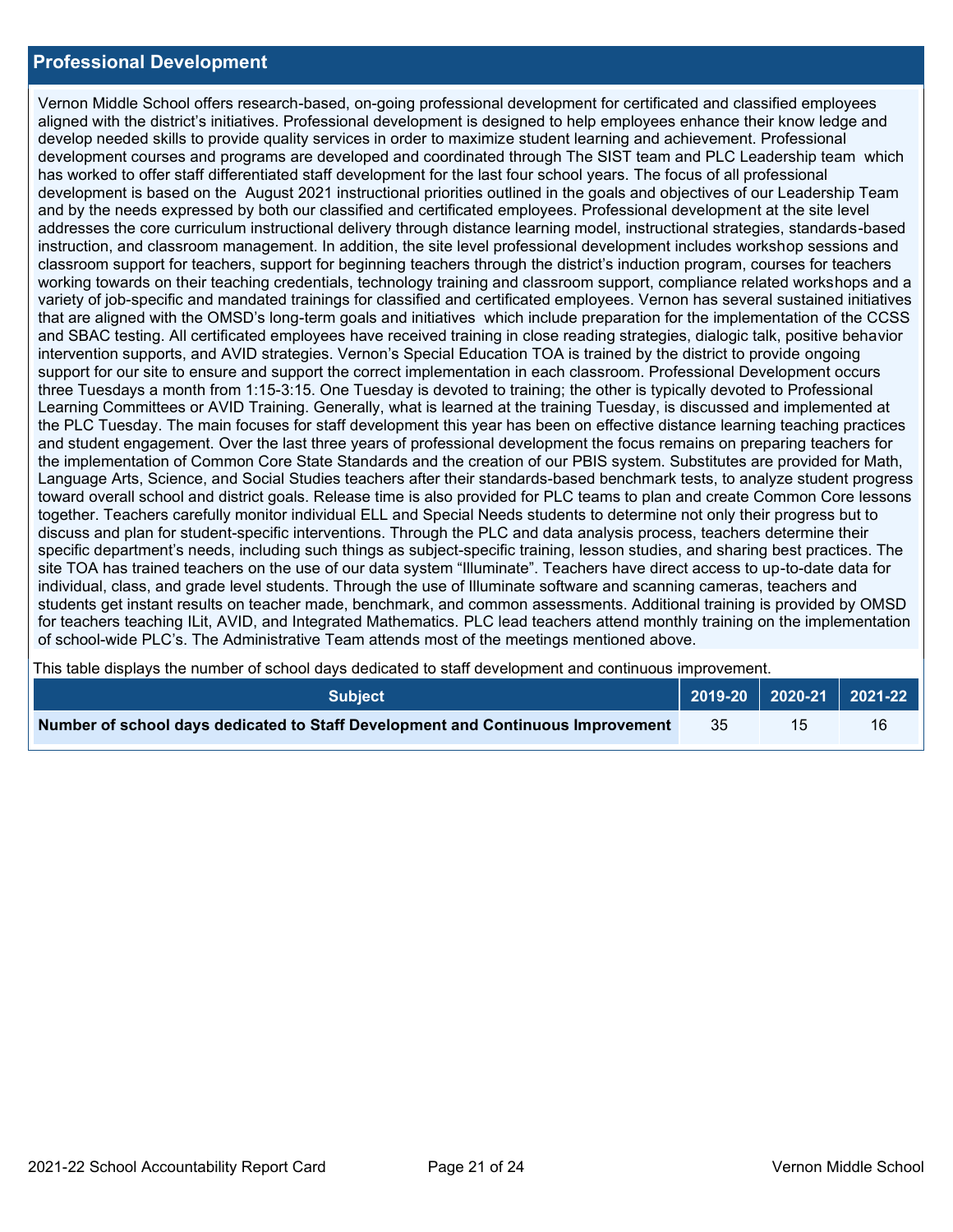# **Ontario-Montclair School District 2020-21 Local Accountability Report Card (LARC) Addendum**

## **Local Accountability Report Card (LARC) Addendum**

**2020-21 Local Accountability Report Card (LARC) Addendum Overview**



On July 14, 2021, the California State Board of Education (SBE) determined that the California Department of Education (CDE) will use the SARC as the mechanism to conduct a one-time data collection of the LEA-level aggregate test results of all school's local assessments administered during the 2020–2021 school year in order to meet the federal Every Students Succeeds Act (ESSA) reporting requirement for the Local Educational Agency Accountability Report Cards (LARCs).

Each local educational agency (LEA) is responsible for preparing and posting their annual LARC in accordance with the federal ESSA. As a courtesy, the CDE prepares and posts the LARCs on behalf of all LEAs.

Only for the 2020–2021 school year and the 2020–2021 LARCs, LEAs are required to report their aggregate local assessments test results at the LEA-level to the CDE by populating the tables below via the SARC. These data will be used to meet the LEAs' federal requirement for their LARCs. Note that it is the responsibility of the school and LEA to ensure that all student privacy and suppression rules are in place when reporting data in Tables 3 and 4 in the Addendum, as applicable.

The tables below are not part of the SBE approved 2020–2021 SARC template but rather are the mechanism by which these required data will be collected from LEAs.

For purposes of the LARC and the following tables, an LEA is defined as a school district, a county office of education, or a direct funded charter school.

| 2021-22 District Contact Information |                                   |  |
|--------------------------------------|-----------------------------------|--|
| <b>District Name</b>                 | Ontario-Montclair School District |  |
| <b>Phone Number</b>                  | $(909)$ 459-2500                  |  |
| Superintendent                       | Dr. James Q. Hammond              |  |
| <b>Email Address</b>                 | info@omsd.net                     |  |
| <b>District Website Address</b>      | https://www.omsd.net              |  |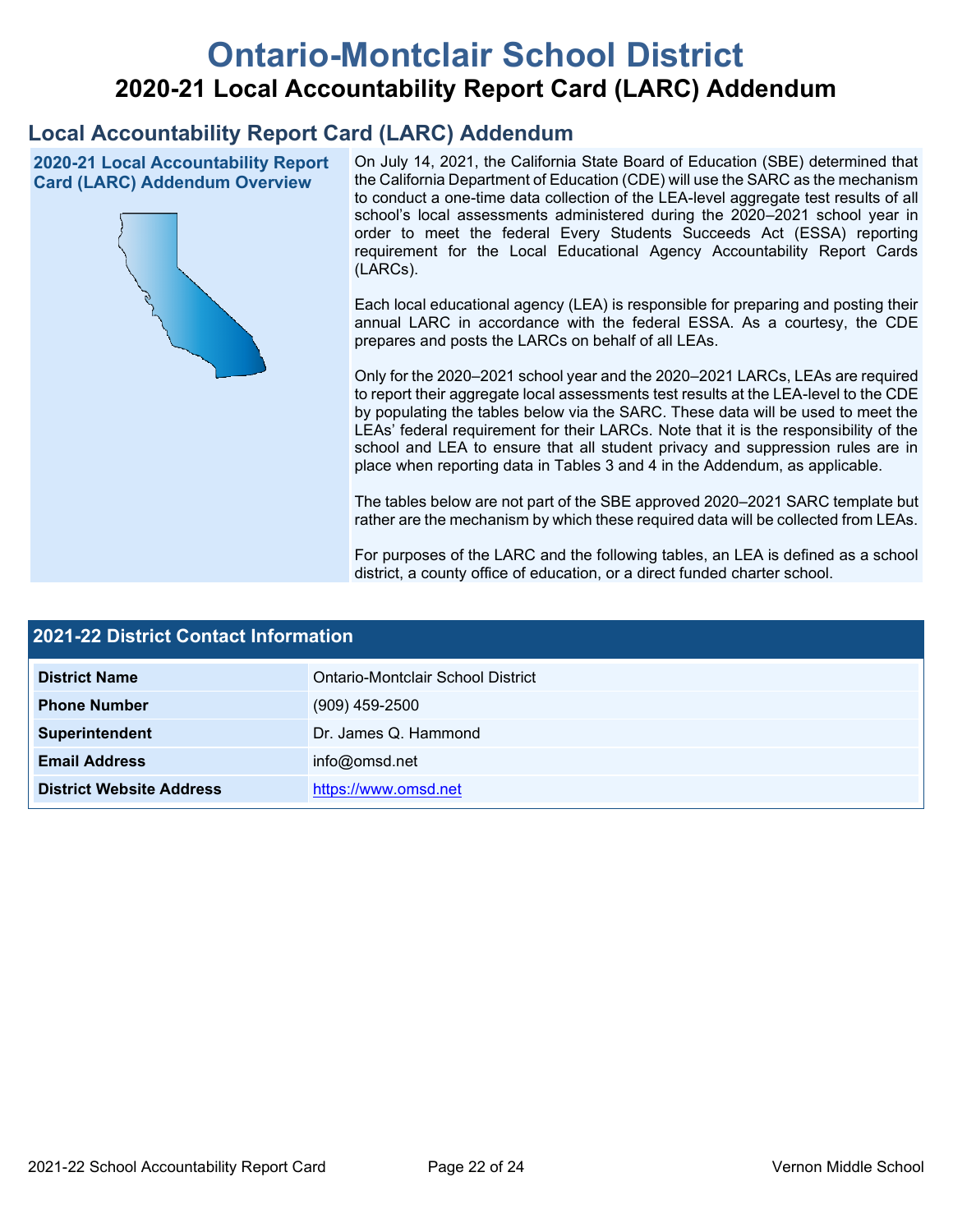## **2020-21 CAASPP Test Results in ELA by Student Group**

This table displays CAASPP test results in ELA by student group for students grades three through eight and grade eleven taking and completing a state-administered assessment. The CDE will populate this table for schools in cases where the school administered the CAASPP assessment. In cases where the school administered a local assessment instead of CAASPP, the CDE will populate this table with "NT" values, meaning this school did not test students using the CAASPP. See the local assessment(s) table for more information.

| <b>CAASPP</b><br><b>Student Groups</b>               | <b>CAASPP</b><br><b>Total</b><br><b>Enrollment</b> | <b>CAASPP</b><br><b>Number</b><br><b>Tested</b> | <b>CAASPP</b><br><b>Percent</b><br><b>Tested</b> | <b>CAASPP</b><br><b>Percent</b><br><b>Not Tested</b> | <b>CAASPP</b><br><b>Percent</b><br>Met or<br><b>Exceeded</b> |
|------------------------------------------------------|----------------------------------------------------|-------------------------------------------------|--------------------------------------------------|------------------------------------------------------|--------------------------------------------------------------|
| <b>All Students</b>                                  | 12994                                              | <b>NT</b>                                       | <b>NT</b>                                        | <b>NT</b>                                            | <b>NT</b>                                                    |
| <b>Female</b>                                        | 6378                                               | <b>NT</b>                                       | <b>NT</b>                                        | <b>NT</b>                                            | <b>NT</b>                                                    |
| <b>Male</b>                                          | 6616                                               | <b>NT</b>                                       | <b>NT</b>                                        | <b>NT</b>                                            | <b>NT</b>                                                    |
| American Indian or Alaska Native                     | 92                                                 | <b>NT</b>                                       | <b>NT</b>                                        | <b>NT</b>                                            | <b>NT</b>                                                    |
| <b>Asian</b>                                         | 257                                                | <b>NT</b>                                       | <b>NT</b>                                        | <b>NT</b>                                            | <b>NT</b>                                                    |
| <b>Black or African American</b>                     | 394                                                | <b>NT</b>                                       | <b>NT</b>                                        | <b>NT</b>                                            | NT                                                           |
| <b>Filipino</b>                                      | 81                                                 | <b>NT</b>                                       | <b>NT</b>                                        | <b>NT</b>                                            | <b>NT</b>                                                    |
| <b>Hispanic or Latino</b>                            | 11629                                              | <b>NT</b>                                       | <b>NT</b>                                        | <b>NT</b>                                            | <b>NT</b>                                                    |
| Native Hawaiian or Pacific Islander                  | 31                                                 | <b>NT</b>                                       | <b>NT</b>                                        | <b>NT</b>                                            | <b>NT</b>                                                    |
| <b>Two or More Races</b>                             | 140                                                | <b>NT</b>                                       | <b>NT</b>                                        | <b>NT</b>                                            | <b>NT</b>                                                    |
| <b>White</b>                                         | 370                                                | <b>NT</b>                                       | <b>NT</b>                                        | <b>NT</b>                                            | <b>NT</b>                                                    |
| <b>English Learners</b>                              | 2756                                               | <b>NT</b>                                       | <b>NT</b>                                        | <b>NT</b>                                            | <b>NT</b>                                                    |
| <b>Foster Youth</b>                                  | 73                                                 | <b>NT</b>                                       | <b>NT</b>                                        | <b>NT</b>                                            | NT                                                           |
| <b>Homeless</b>                                      | 2320                                               | <b>NT</b>                                       | <b>NT</b>                                        | <b>NT</b>                                            | <b>NT</b>                                                    |
| <b>Military</b>                                      | $\mathbf 0$                                        | $\mathbf 0$                                     | $\mathbf 0$                                      | $\mathbf 0$                                          | 0                                                            |
| <b>Socioeconomically Disadvantaged</b>               | 11552                                              | <b>NT</b>                                       | <b>NT</b>                                        | <b>NT</b>                                            | <b>NT</b>                                                    |
| <b>Students Receiving Migrant Education Services</b> | $\Omega$                                           | $\mathbf 0$                                     | $\mathbf 0$                                      | $\Omega$                                             | 0                                                            |
| <b>Students with Disabilities</b>                    | 1919                                               | <b>NT</b>                                       | <b>NT</b>                                        | <b>NT</b>                                            | <b>NT</b>                                                    |